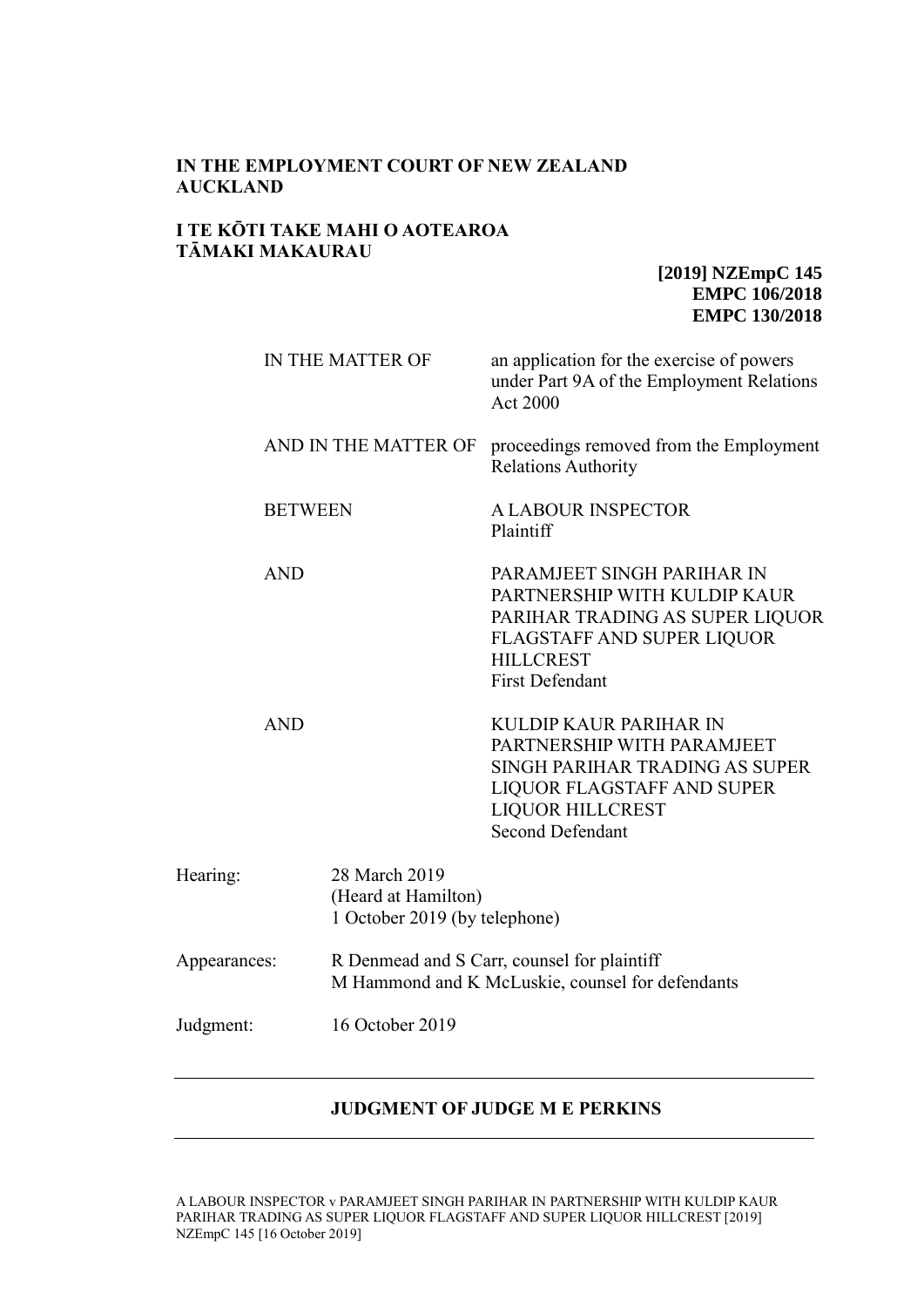## **Introduction**

[1] This case arises as a result of an investigation by the Labour Inspectorate into the behaviour of the defendants in partnership as the employer of six employees. The employer's business operated two liquor stores in Hamilton. While other employees were also employed, the six employees involved in the investigation were migrant workers from India. The defendants themselves are of Indian descent.

[2] Two sets of proceedings were commenced in this matter. Proceedings were filed directly with the Court, seeking penalties and other remedies against the defendants pursuant to Part 9A of the Employment Relations Act 2000 (the Act) claiming the alleged breaches of minimum standards of employment were serious. Another set of proceedings, filed directly with the Employment Relations Authority (the Authority), involved an action against the defendants to recover arrears of wages and holiday pay, together with penalties pursuant to Part 9 of the Act and s 75 of the Holidays Act 2003. Following negotiations between the parties, the Labour Inspectorate, on behalf of the employees it represented, procured agreement by the defendants to pay the arrears of wages and holiday pay, leaving outstanding the issue of penalties.

[3] It should be mentioned that, in respect of the proceedings which were filed with the Authority, the breaches of minimum standards of employment occurred prior to 1 April 2016 when the Legislature introduced Part 9A to the Act. Once the issues of arrears of wages and holiday pay were settled, the Authority, upon an application by the parties, removed the proceedings to the Court so that the Court could consider, on what was basically the same matrix of facts, what penalties should be imposed for the behaviour of the employers prior to 1 April 2016 and following that date.<sup>1</sup> The level of penalties under Part 9A of the Act is substantially greater than the level of penalties under Part 9.

 $\overline{a}$ 

<sup>1</sup> *A Labour Inspector v Parihar* [2018] NZERA Auckland 143.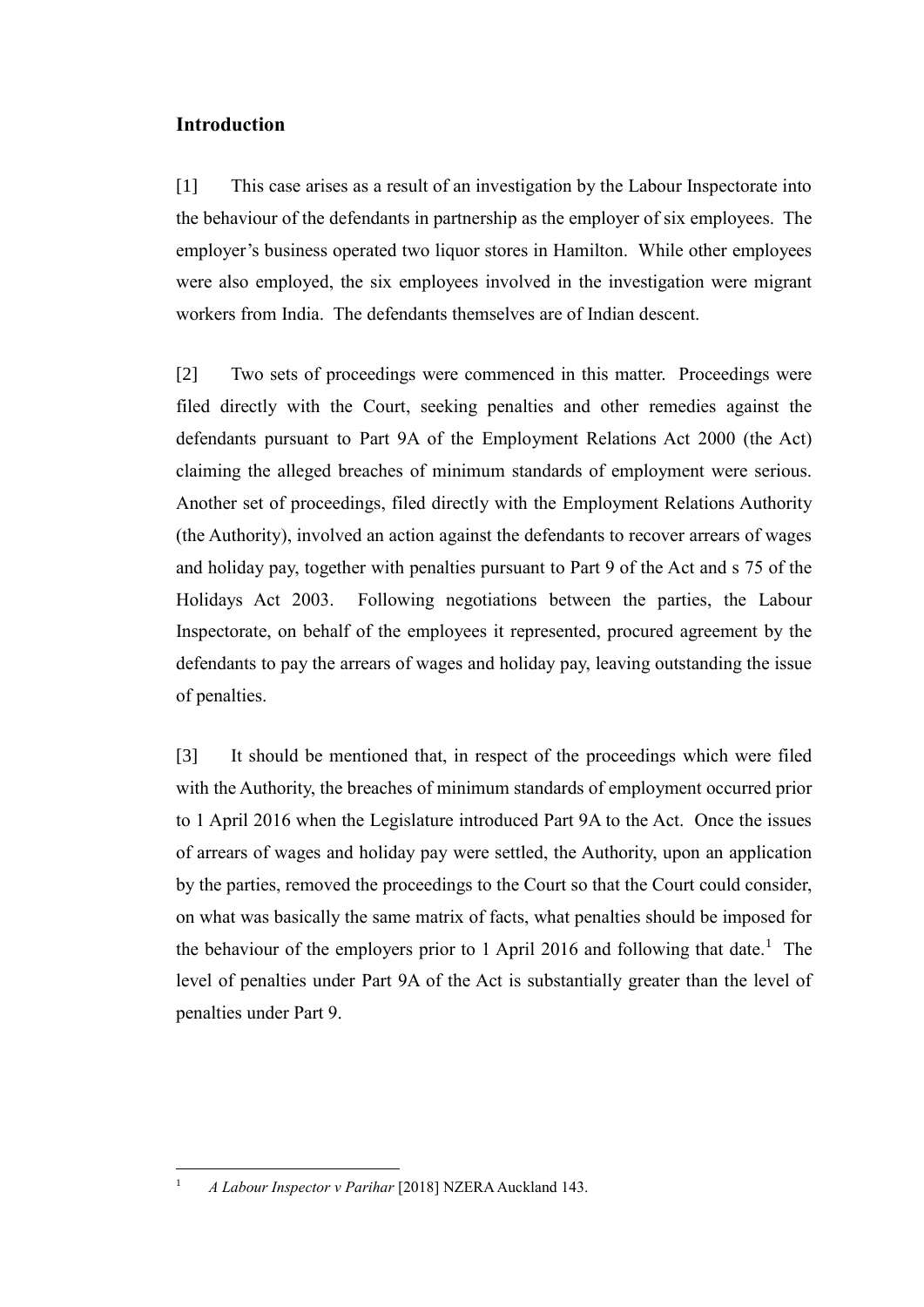[4] At the hearing, I was considerably assisted by the submissions presented by Ms Denmead, counsel for the plaintiff, and Mr Hammond and Ms McLuskie, counsel for the defendants.

## **Factual outline**

[5] Following a directions conference, the remaining issue of the quantum of penalties, and other remedies sought under Part 9A of the Act, was set down for hearing with appropriate timetabling. In preparation for the hearing, counsel helpfully arranged for the preparation and filing of an agreed summary of facts. This is set out as follows with anonymisation of the employees involved, which is appropriate in the circumstances of this case.

- 1. The plaintiff is a Labour Inspector employed by the Ministry of Business, Innovation and Employment at Hamilton.
- 2. The first and second defendants trade as a partnership and owned and operated two liquor stores in Hamilton namely Super Liquor Flagstaff and Super Liquor Hillcrest. They owned and operated the liquor stores since 2005.
- 3. Super Liquor Flagstaff was sold by the defendants on 2 October 2017.
- 4. The first defendant oversees the operation, recruitment, finances and general management of the liquor stores. The second defendant helps with the retail side of the businesses as and when required.
- 5. The liquor stores operate with a mix of the defendants' family members and migrant workers from India on temporary visas.
- 6. The defendants employed the six employees in question in the liquor stores. Three employees were employed as Store Manager. The remainder were employed as Staff Members.
- 7. At the time the defendants owned Super Liquor Flagstaff it was open seven days a week, from approximately 10 am to between 8pm and 9.30pm. It is open on all public holidays except Good Friday, Easter Sunday, Christmas Day and half a day on ANZAC Day.
- 8. Super Liquor Flagstaff is a large store that operates at the Flagstaff shopping mall in Hamilton.
- 9. Super Liquor Hillcrest is open seven days a week, from approximately 10 am to between 8pm and 10 pm. It is open on all public holidays except Good Friday, Easter Sunday, Christmas Day and half a day on ANZAC Day.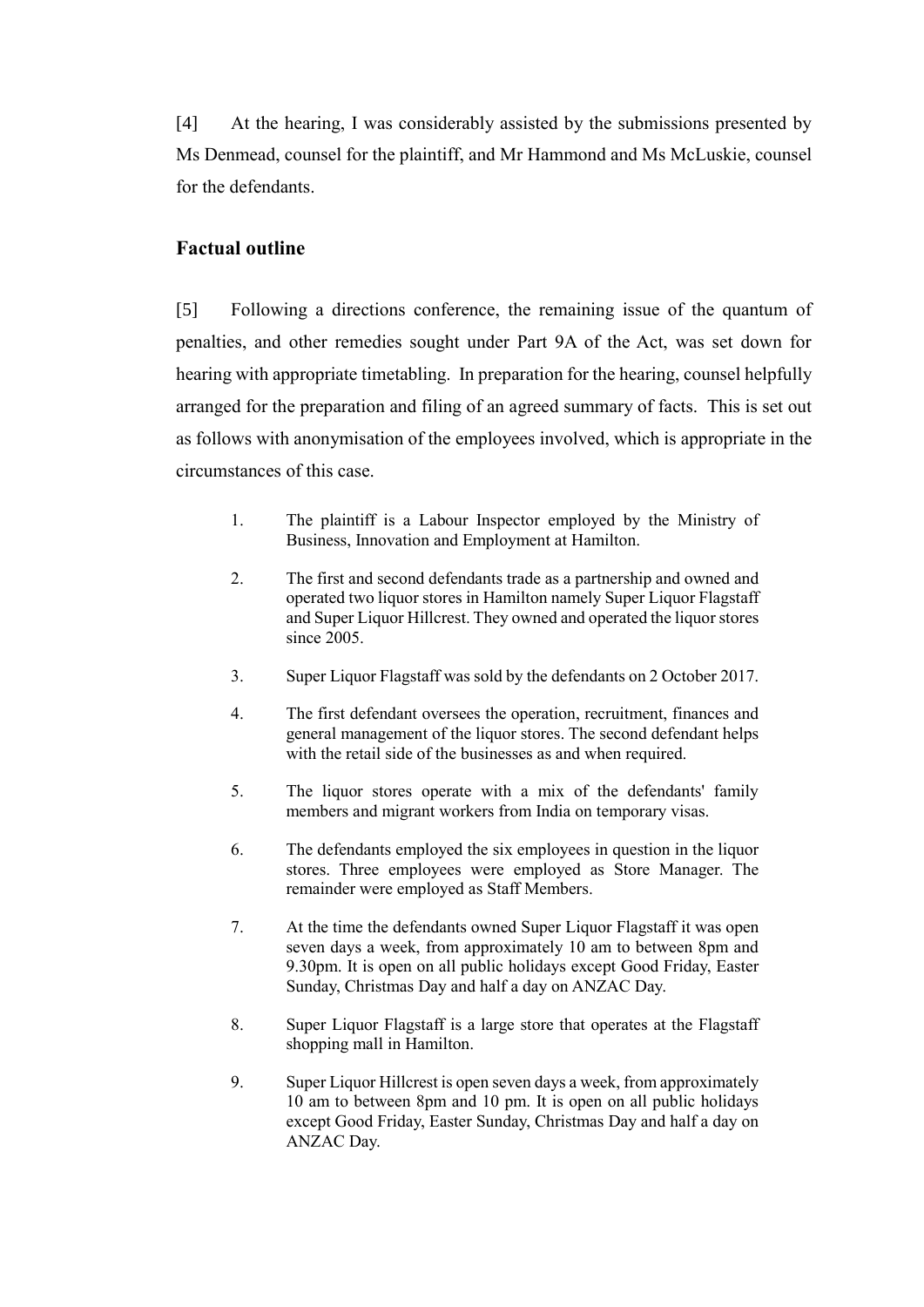- 10. Super Liquor Hillcrest is a large store situated at 132 Cambridge Road, Hamilton.
- 11. The first and second defendants employed a number of staff for the liquor stores, six are the subject of these proceedings.
- 12. Those employees are:
	- a) B
	- b) T
	- c) K
	- d) M
	- e) V
	- f) G
- 13. The workers B, T and K are the subject of the claim prior to and post 1 April 2016. The workers M, V and G are only subject to the claim post 1 April 2016.
- 14. All workers in question were Indian Nationals, in New Zealand on temporary visas.
- 15. The defendants sold the Hillcrest business to their son, Sunny Parihar, on 2 December 2018.

*B*

- 16. B was initially employed as a salesperson/staff member by the defendants, he later became a duty manager and then store manager. He held a liquor licence. B was employed from 15 March 2011 to 23 July 2017. He worked full time from December 2011 until his departure in July 2017.
- 17. B predominately worked at Super Liquor Hillcrest and occasionally filled in at Super Liquor Flagstaff.
- 18. B had four employment agreements during his employment. The first was signed in 2012 was as a duty manager, working 40 hours a week at \$18 per hour. The second was signed in 2013 as a store manager, working 40 hours a week at \$20 per hour. The two subsequent agreements were signed for residence and work visa applications on the same terms and conditions as the 2013 agreement.
- 19. B was paid \$8 per hour from 2011 to 2015. His pay gradually increased from \$8.50 per hour to \$11 per hour from 2015 to 2017.
- 20. He worked part-time for the majority of 2011, approximately 17 hours per week. He worked approximately 55.5 hours in December 2011.
- 21. From 2012 B worked at least 6 days a week, approximately 63 hours a week. From August 2013 to April 2014 and then again from October 2014 to February 2015 he worked 7 days a week, approximately 73.5 hours a week.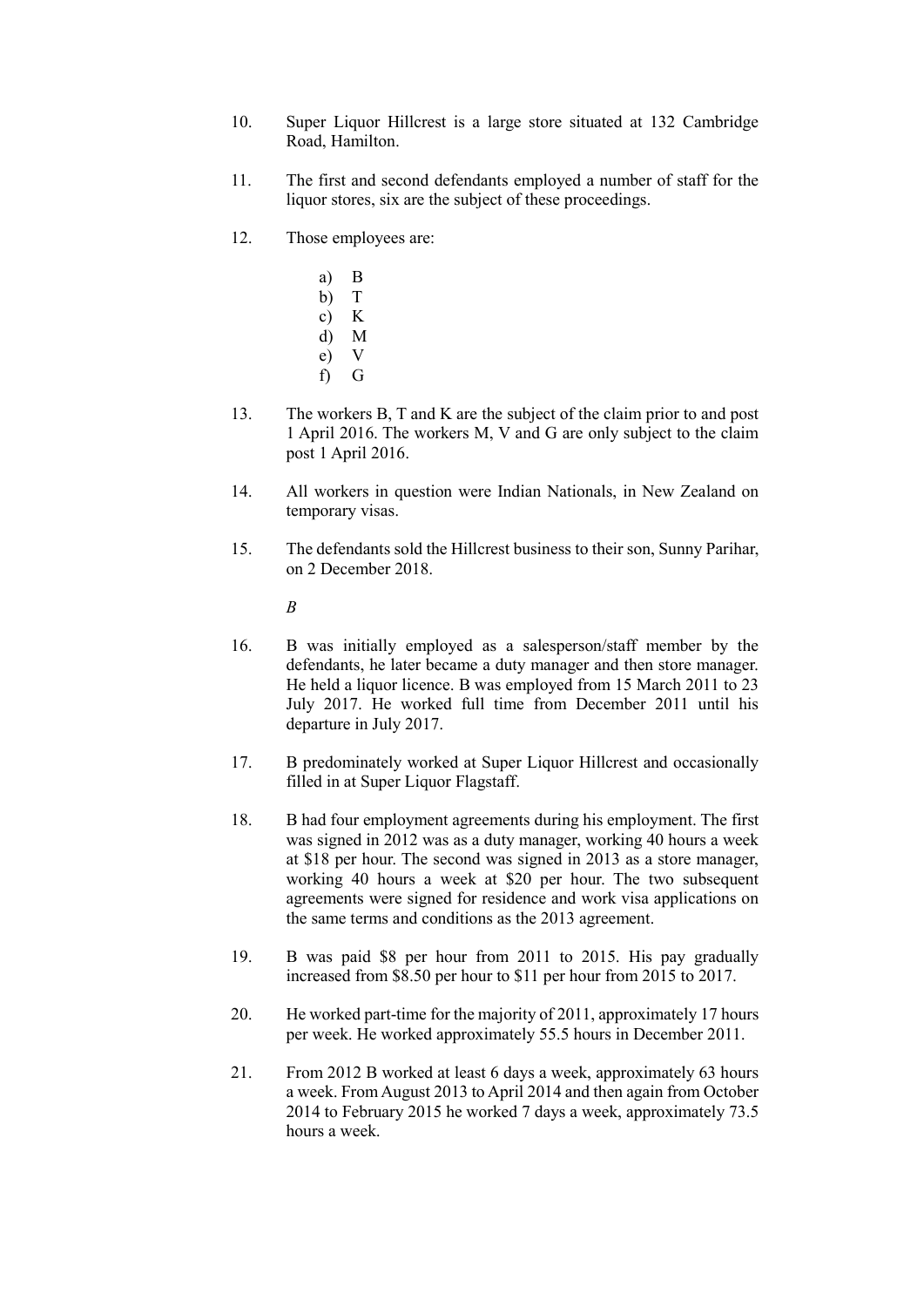- 22. From 2012 to 2016 B commenced work at the time the store opened and finished work when the store closed. In 2017 B commenced work half an hour after the store opened and finished work when the store closed.
- 23. B worked on public holidays when the store was open. He did not receive time and a half for working on a public holiday and did not receive an alternative day off.
- 24. B did not take any sick leave during his employment. Even if he was sick, he did not take leave as he knew he would not get paid.
- 25. B took leave during his employment with the defendants. In particular he was out of New Zealand from 2 October 2015 to 23 November 2015 and again from 7 January 2016 to 29 May 2016. He was not paid during any period of leave.
- 26. B did not receive any annual holiday pay on termination of his employment.
- 27. B was owed \$59,257.88 in minimum wage arrears and \$37,401.78 in arrears of holiday pay by the defendants. The defendants paid those arrears in full on 8 November 2018.

*T*

- 28. T was initially employed as a salesperson/staff member by the defendants and later became a store manager. He held a liquor licence.
- 29. T was employed by the defendants from approximately 4 December 2010 to 10 September 2017. He commenced full time work in 2011 until his departure in September 2017.
- 30. T worked at Bottlemart Grey Store (another liquor store previously owned by the defendants), Super Liquor Hillcrest and Super Liquor Flagstaff. At the end of 2013 he was appointed store manager at Super Liquor Flagstaff.
- 31. T signed an employment agreement during his employment with the defendants. Pursuant to that agreement he was to work 40 hours a week at \$20 per hour. He signed the agreement in 2013 prior to applying for a work visa from Immigration New Zealand.
- 32. T was paid \$8 per hour from 2010 until the end of 2014. His pay then gradually increased from \$9 per hour to \$11 per hour from the end of 2014 to 2017.
- 33. For the majority of his employment T worked 6 days a week, approximately 60 hours a week. At times he worked 7 days a week and his hours increased accordingly. For a period during his employment he studied. During that time his hours fluctuated however he would always finish work when the store closed.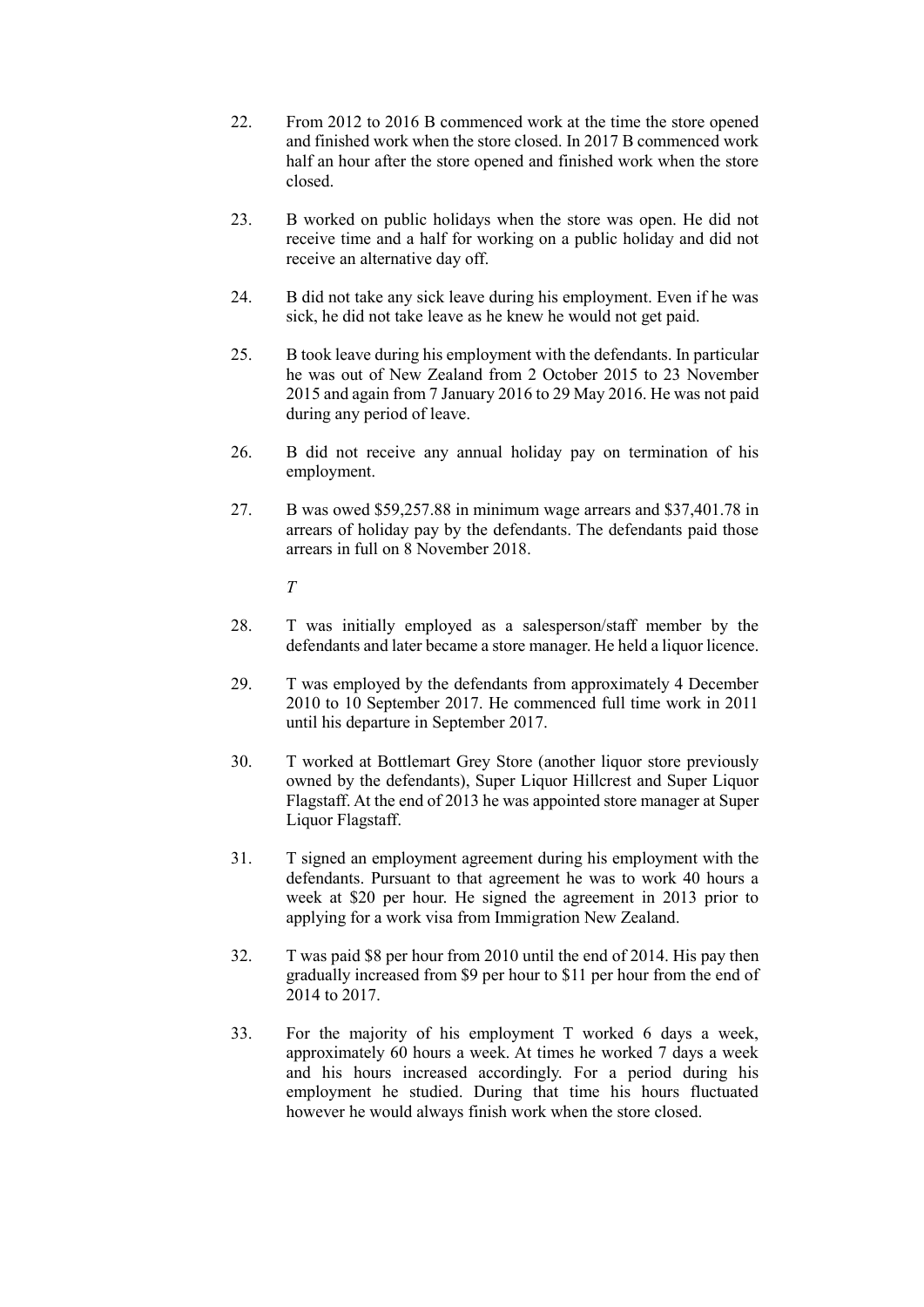- 34. T worked on public holidays when the store was open. He did not receive time and a half for working on a public holiday and did not receive an alternative day off.
- 35. T took time off when he injured his back and dislocated his shoulder. He was not paid for those days.
- 36. T took leave in 2013 and again in 2015. He was paid for his leave in 2013 however upon his return to work those payments were deducted from his wages and he was paid the balance. T was not paid for his leave in 2015.
- 37. T did not receive his full annual holiday pay entitlement on termination of his employment.
- 38. T was owed \$83,829.88 in minimum wage arrears and \$32,870.65 in arrears of holiday pay by the defendants. The defendants paid those arrears in full on 8 November 2018.

*K*

- 39. K was employed by the defendants from March 2016 to March 2017 to work at Super Liquor Hillcrest.
- 40. He was on a student visa and primarily worked as a staff member. K had signed an individual employment agreement dated 19 May 2016 showing that he was offered a position as a staff member to work 40 hours a week at a rate of \$16 per hour. K was paid \$9 per hour for the duration of his employment.
- 41. He worked four days a week and was paid in cash from March to May 2016. From that time he worked five days a week from Wednesday to Sunday and was paid by internet banking. K started at 11am and worked until closing. He worked longer hours during the summer holidays and was paid for the extra hours in cash.
- 42. K worked on public holidays when the store was open. He did not receive time and a half for working on a public holiday and did not receive an alternative day off.
- 43. K did not take any leave and did not receive annual holiday pay on termination of his employment.
- 44. In total K was owed \$9,648.57 in minimum wage arrears and \$4,421.72 in arrears of holiday pay by the defendants. The defendants paid those arrears in full on 8 November 2018.

*M*

- 45. M was employed by the defendants from 3 January 2017 to 23 July 2017 to work at Super Liquor Hillcrest.
- 46. He was on an open work visa and primarily worked as a staff member. He was assigned an operator number and served customers at the counter when the store was busy.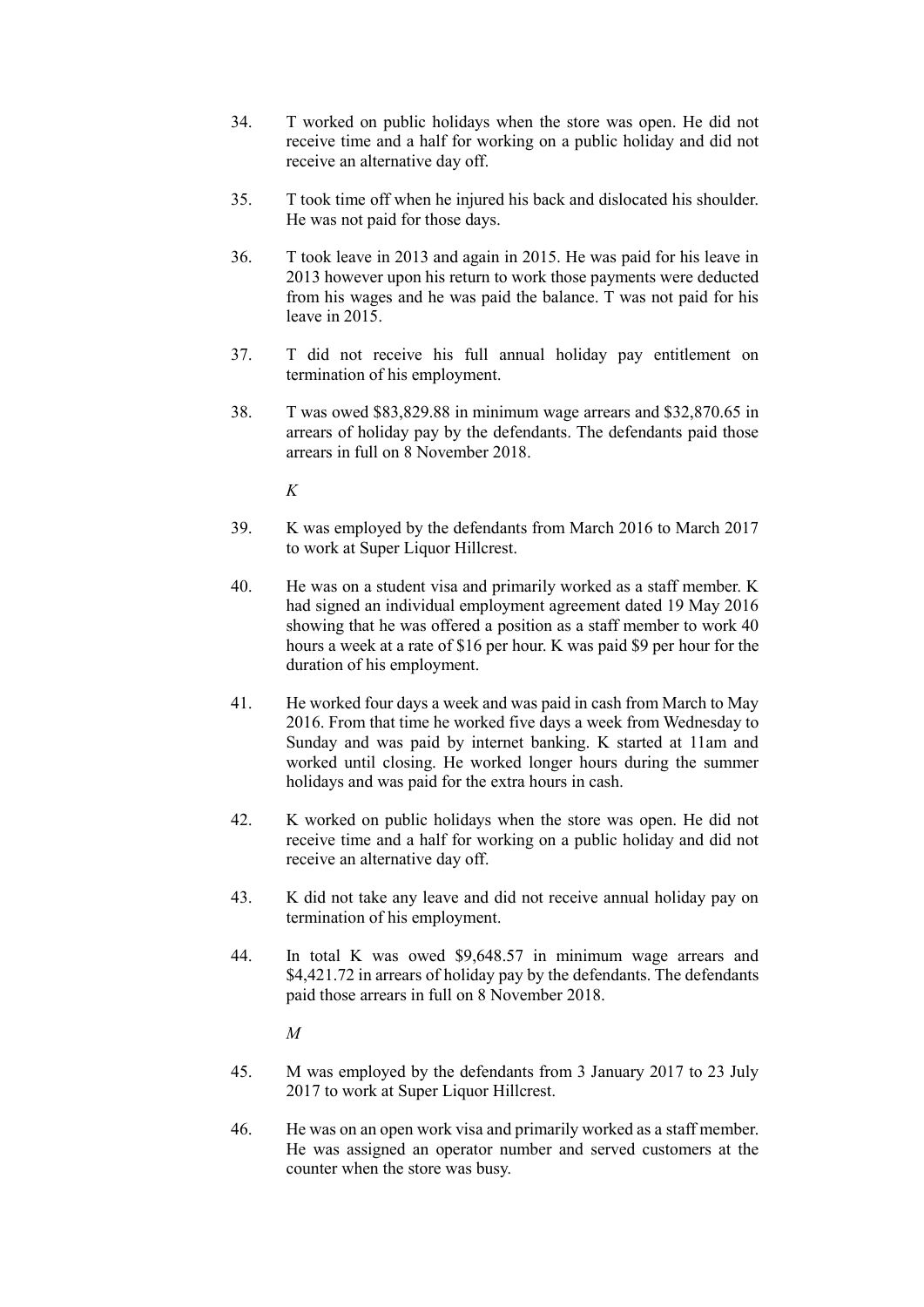- 47. M signed an undated employment agreement with the defendants which provided he was to work 40 hours a week at a rate of \$16 per hour.
- 48. M actually worked 61 hours a week and was paid \$9 per hour for the majority of his employment apart from the last two weeks when he was paid \$10.
- 49. He was paid in cash for the first couple of weeks of his employment and was then paid by internet banking.
- 50. M worked on public holidays. He did not receive time and a half for working on a public holiday and did not receive an alternative day off.
- 51. M took one and a half days sick leave during his employment. He had to pay cash back to the first defendant that week as he had not worked his full 61 hours.
- 52. M did not receive annual holiday pay on termination of his employment. He did not take any annual leave during his employment.
- 53. In total M was owed \$7,279.13 in minimum wage arrears and \$2,734.96 in arrears of holiday pay by the defendants. The defendants paid those arrears in full on 8 November 2018.

*V*

- 54. V was employed by the defendants from 14 April 2016 to 5 February 2017 at Super Liquor Flagstaff.
- 55. He was on a student visa and primarily worked at the back of the store filling stock.
- 56. V signed an employment agreement with the defendants dated 14 April 2016 which provided he was to work 20 hours a week at a rate of \$16 per hour.
- 57. V actually worked 31 hours per week on average during his employment and was paid \$9 per hour after tax.
- 58. V worked full time on Saturdays and Sundays. He also worked on Thursdays and Fridays from 3pm until closing.
- 59. If V was sick he had to work extra hours in the following weeks to make up the time as he was not paid if he was sick.
- 60. If V was not able to complete his required hours he was required to give cash back to his employer.
- 61. V was paid for time he took off prior to his mid-year and end of year exams in 2016 and was told by the first defendant to work extra hours without pay to make up that time during the school holidays.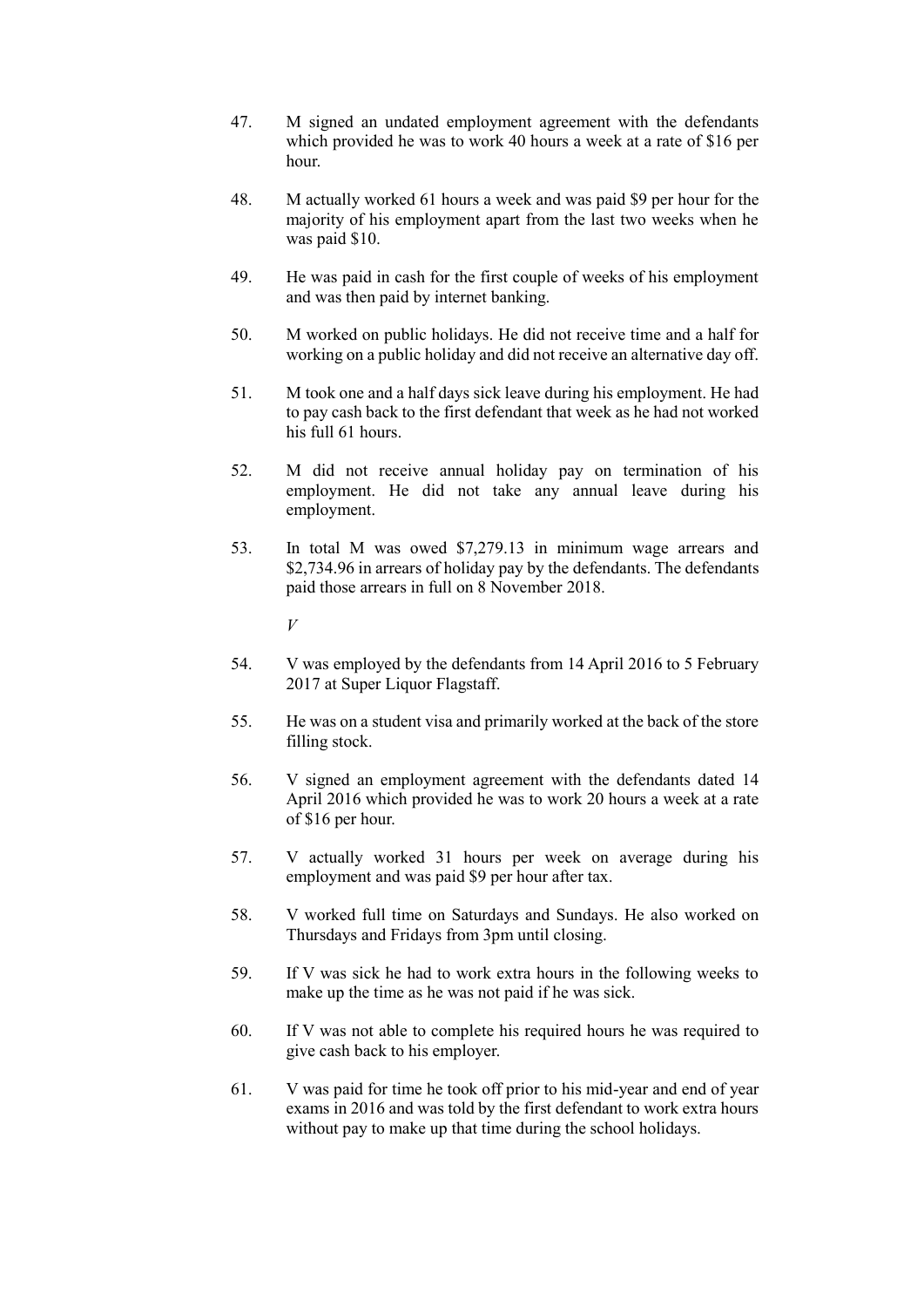- 62. V did not receive any annual holiday pay on termination of his employment.
- 63. V worked on some public holidays when the store was open. He did not receive time and a half for working on a public holiday and did not receive an alternative day off.
- 64. In total V was owed \$6,110.00 in minimum wage arrears and \$2,294.27 in arrears of holiday pay by the defendants. The defendants paid those arrears in full on 8 November 2018.

*G*

- 65. G was employed by the defendants from May 2017 to July 2017 at Super Liquor Hillcrest.
- 66. He was on a student visa and primarily worked at Super Liquor Hillcrest.
- 67. G signed an employment agreement with the defendants dated 8 May 2017 which provided he was to work 20 hours a week at a rate of \$16 per hour.
- 68. He was actually paid \$9 per hour for the duration of his employment.
- 69. [G's] hours varied during his employment. He initially worked 25 hours per week, he then increased to 31/32 hours and then around 48 hours a week for the majority of his employment.
- 70. When G worked 25 hours per week he was required by the first defendant to withdraw \$55 cash to return to the first defendant. Once he started working 31 hours per week he was no longer required to pay cash back.
- 71. G was shown some employment records provided by the defendants that holiday pay of \$400 was recorded against his name. G confirmed that he had never received a holiday payment from the defendants.
- 72. G was also shown the employment records provided by the Defendants that recorded 10 hours per week worked for his last 3 weeks; G said he worked around 48 hours a week except the last week of his employment. He has provided bank statements to show that the payments received from the defendants were different from the wage records provided by the defendants.
- 73. In total G was owed \$3,811.25 in minimum wage arrears and \$809.96 in arrears of holiday pay by the defendants. The defendants paid those arrears in full on 8 November 2018.

#### Applicable Minimum Wage Rates

74. The Minimum Wage Rate applicable under the Minimum Wage Act 1983 during the employment of workers was \$15.75 per hour from 1 April 2017 to July 2017; \$15.25 per hour from 1 April 2016 to 31 March 2017; \$14.75 per hour from 1 April 2015 to 31 March 2016;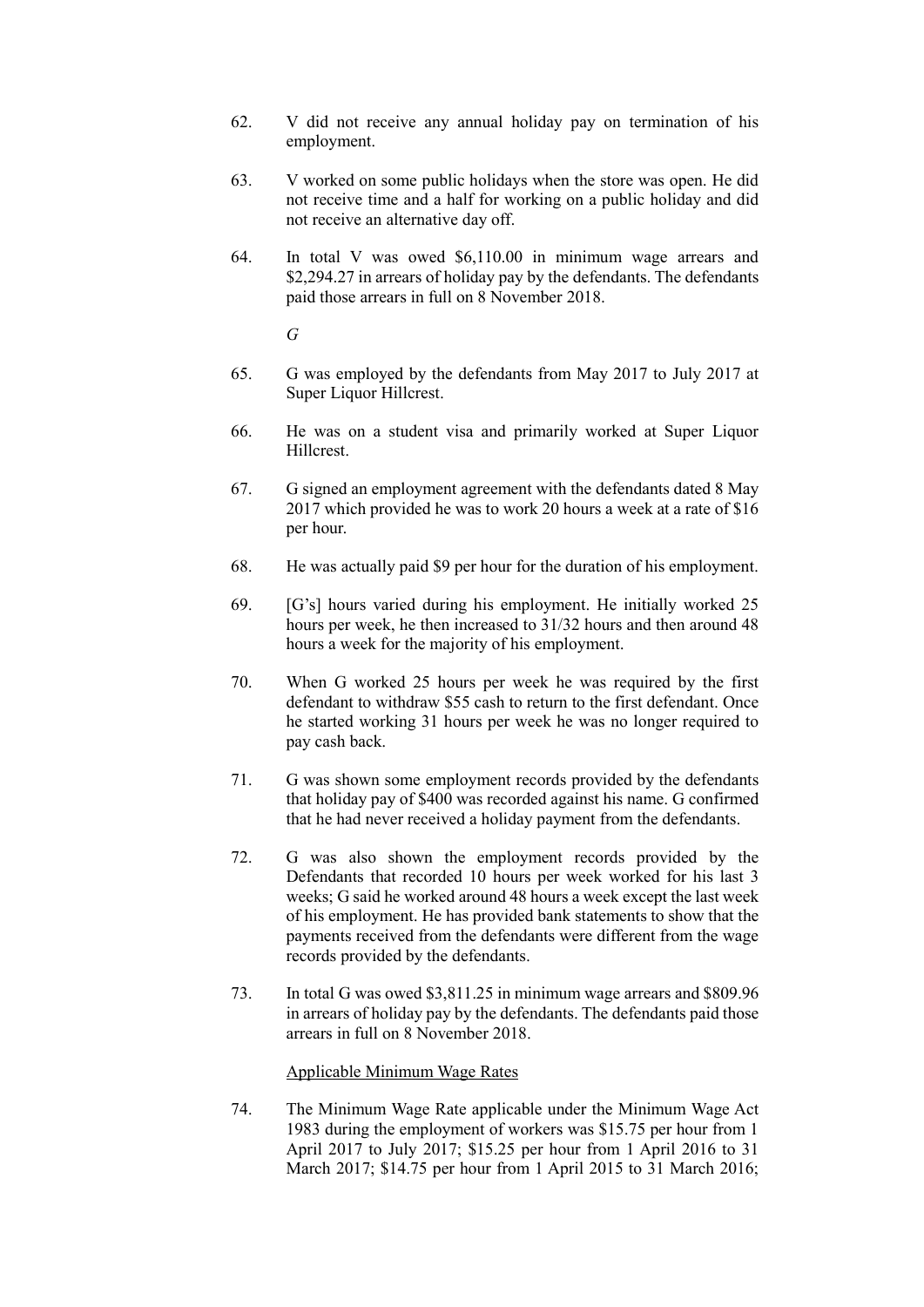\$14.25 per hour from 1 April 2014 to 31 March 2015; \$13.75 per hour from 1 April 2013 to 31 March 2014; \$13.50 per hour from 1 April 2012 to 31 March 2013; \$13 per hour from 1 April 2011 to 31 March 2012.

Wages and Time Records

- 75. The defendants failed to keep a wages and time record for the employees in accordance with s 130 of the Act and s 8A of the MWA.
- 76. The defendants kept a record outlining the hours allegedly worked for each worker each week however that record was not a wages and time record in accordance with s 130(1)(g) of the Act or s 8A of the MWA, as it did not record the hours worked for each employee each day. In addition, the plaintiff concluded those records were not reliable as they did not accurately record all the hours worked by the employees.
- 77. The defendants failed to keep a holiday and leave record for the employees in accordance with s 81 of the HA.
- 78. The defendants kept some holiday and leave records however those records were not a holiday and leave record in accordance with s 81 of the HA. They did not accurately record all matters required by s 81 including the detail around the public holidays worked by the employees and the annual leave owing to the employees. In addition, the plaintiff concluded those records were not reliable as not all hours worked by the employees were recorded.
- 79. Prior to September 2017 the defendants did not maintain timesheets or a roster of the hours worked by their employees.
- 80. No accurate record of hours of work was kept by the defendants. Accordingly, the plaintiff calculated arrears of minimum wages owing to the employees on the basis of their statements, bank statements and other supporting information gathered during the investigation including checkout till receipts, salesperson reports, photos, and text messages.
- 81. As there was lack of detail about start and finish times the plaintiff has estimated the hours worked by each employee on each day using the available information for example the salesperson reports, audit reports, and photos provided by the employees.
- 82. From that information the plaintiff calculated the monies owed to the employees in accordance with their entitlements under the MWA. The plaintiff then deducted the monies that had been paid to the employees by the defendants and calculated the shortfall.
- 83. The plaintiff calculated that the employees were owed minimum wages of: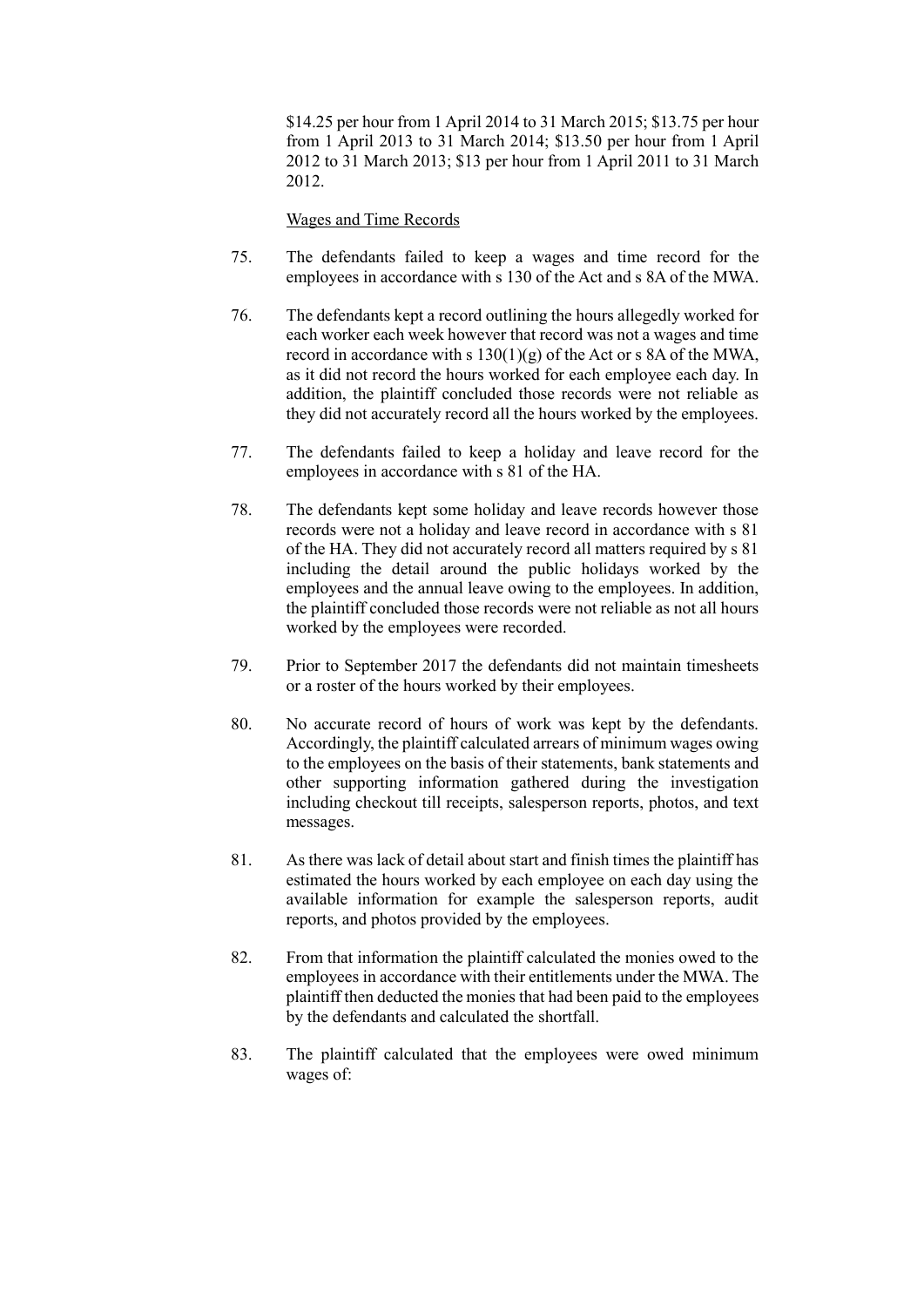|   | Arrears from<br>commencement of<br>employment to 31<br>March 2016 | Arrears from 1<br>April 2016 to<br>termination of<br>employment | Total<br>arrears of<br>minimum<br>wage |
|---|-------------------------------------------------------------------|-----------------------------------------------------------------|----------------------------------------|
| B | \$45,805.50                                                       | \$13,452.38                                                     | \$59,257.88                            |
| T | \$75,619.13                                                       | \$8,210.75                                                      | \$83,829.88                            |
| K | \$851.84                                                          | \$8,796.73                                                      | \$9,648.57                             |
| M |                                                                   | \$7,279.13                                                      | \$7,279.13                             |
| V |                                                                   | \$6,110.00                                                      | \$6,110.00                             |
| G |                                                                   | \$3,811.25                                                      | <u>\$3,811.25</u>                      |

- 84. In total, the first and second defendants failed to pay the employees minimum wages of **\$169,936.71**.
- 85. The first and second defendants breached the minimum entitlement provisions of the MWA by not paying minimum wages each week from the commencement of the employees' employment until the termination of their employment.

*Entitlements under the Holidays Act 2003*

- 86. From her investigation the plaintiff concluded that the defendants had failed to pay or provide to the employees their entitlements to annual and public holidays owing under the HA.
- 87. The plaintiff concluded from her investigation that for the period of their employment the defendants had not paid or provided to the employees:
	- a) Holiday pay when their employment was terminated within 12 months of service in respect of M, V and G.
	- b) Holiday pay for B, T and K.
	- c) Holiday pay and an alternative day whenever work was performed on a public holiday.
	- d) Holiday pay where the public holiday was not worked but was an otherwise working day.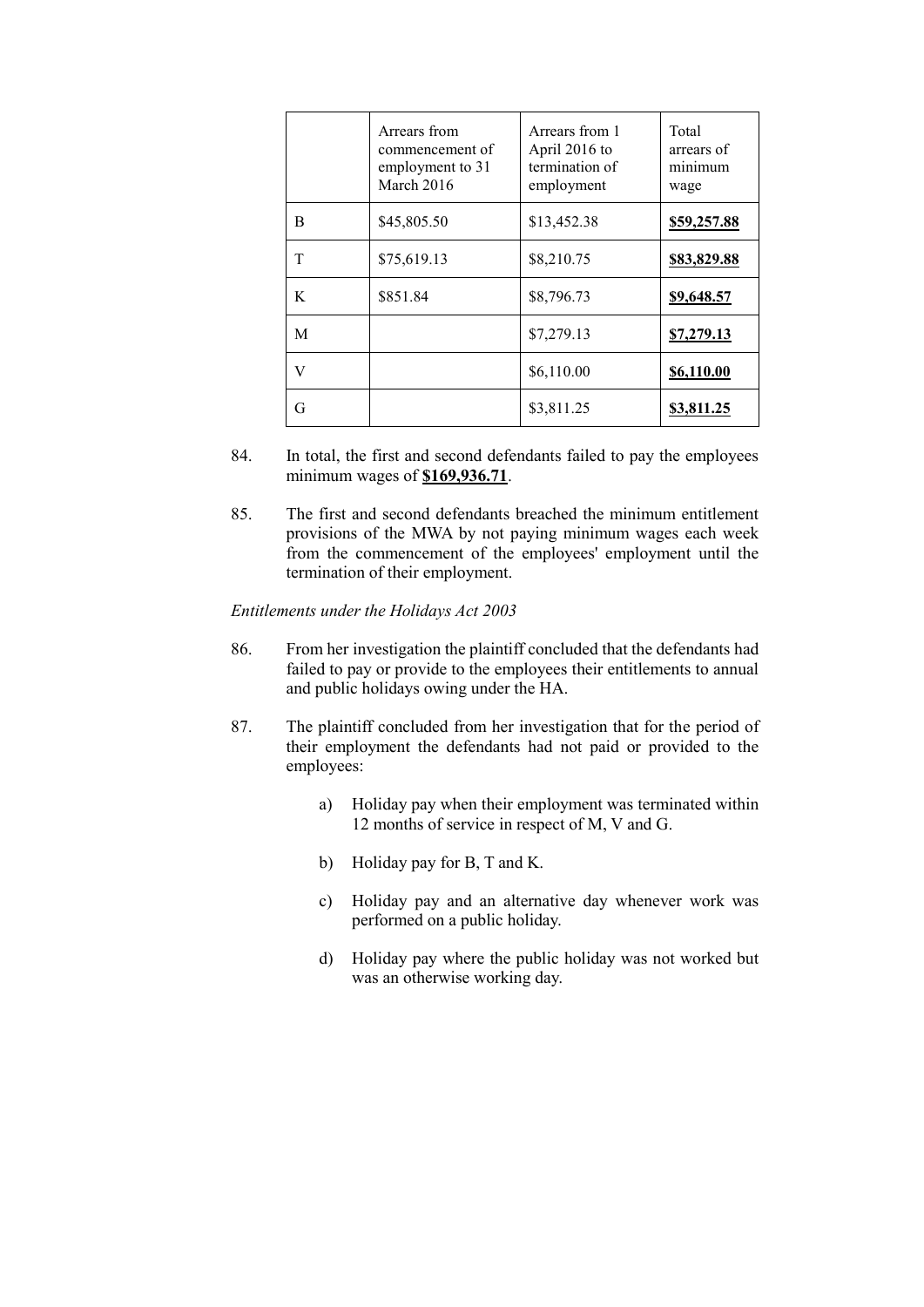|  | 88. |  |  |  | The plaintiff calculated the employees were owed holiday pay of: |
|--|-----|--|--|--|------------------------------------------------------------------|
|--|-----|--|--|--|------------------------------------------------------------------|

|   | Arrears of<br>public holiday<br>pay from<br>commencement<br>of employment<br>to 31 March<br>2016 | Arrears of<br>public holiday<br>pay from 1<br>April 2016 to<br>termination | <b>Total</b><br>arrears of<br>public<br>holiday pay | <b>Total</b><br>arrears of<br>annual<br>holiday pay<br>(owing at<br>termination<br>$-$ post 1<br>April 2016) |
|---|--------------------------------------------------------------------------------------------------|----------------------------------------------------------------------------|-----------------------------------------------------|--------------------------------------------------------------------------------------------------------------|
| B | \$5,298.50                                                                                       | \$8,188.57                                                                 | \$13,487.07                                         | \$23,914.71                                                                                                  |
| Т | \$4,613.50                                                                                       | \$6,011.03                                                                 | \$10,624.53                                         | <u>\$22,246.12</u>                                                                                           |
| K | \$160.13                                                                                         | \$894.50                                                                   | \$1,054.63                                          | \$3,367.09                                                                                                   |
| M | N/A                                                                                              | \$618.36                                                                   | \$618.36                                            | \$2,116.60                                                                                                   |
| V | N/A                                                                                              | \$723.58                                                                   | \$723.58                                            | \$1,570.69                                                                                                   |
| G | N/A                                                                                              | \$212.83                                                                   | <u>\$212.83</u>                                     | \$597.13                                                                                                     |

- 89. In total the defendants failed to pay the employees annual holiday pay of **\$53,812.34** and public holiday pay of **\$26,721**. The total sum owing by the defendants to the employees under the HA was **\$80,533.34**.
- 90. The defendants breached the minimum entitlement provisions of the HA when they failed to pay the employees annual holiday pay on termination, time and a half for working on a public holiday, payment at termination for an alternative holiday (for working on a public holiday) and failed to pay the employees for not working on a public holiday when that day would otherwise be a working day for them.
- 91. The total arrears owing to the employees by the defendants was **\$250,470.05**.
- 92. The defendants paid the arrears owing into the plaintiff's trust account on 8 November 2018. Those sums were then distributed to the employees by the plaintiff.
- 93. The defendants have not previously been before the Employment Institutions in respect of claims involving the Labour Inspectorate.

[6] As can be seen from this factual summary, six employees were subject to considerable abuse at the hands of the defendants as their employer over a reasonably substantial period, and, in fact, over six years in the case of those two employees who accumulated wages and holiday pay prior to 1 April 2016. At the hearing, the employees gave evidence as to the hardship and emotional consequences they suffered. They gave evidence also indicating the pressure they were under because of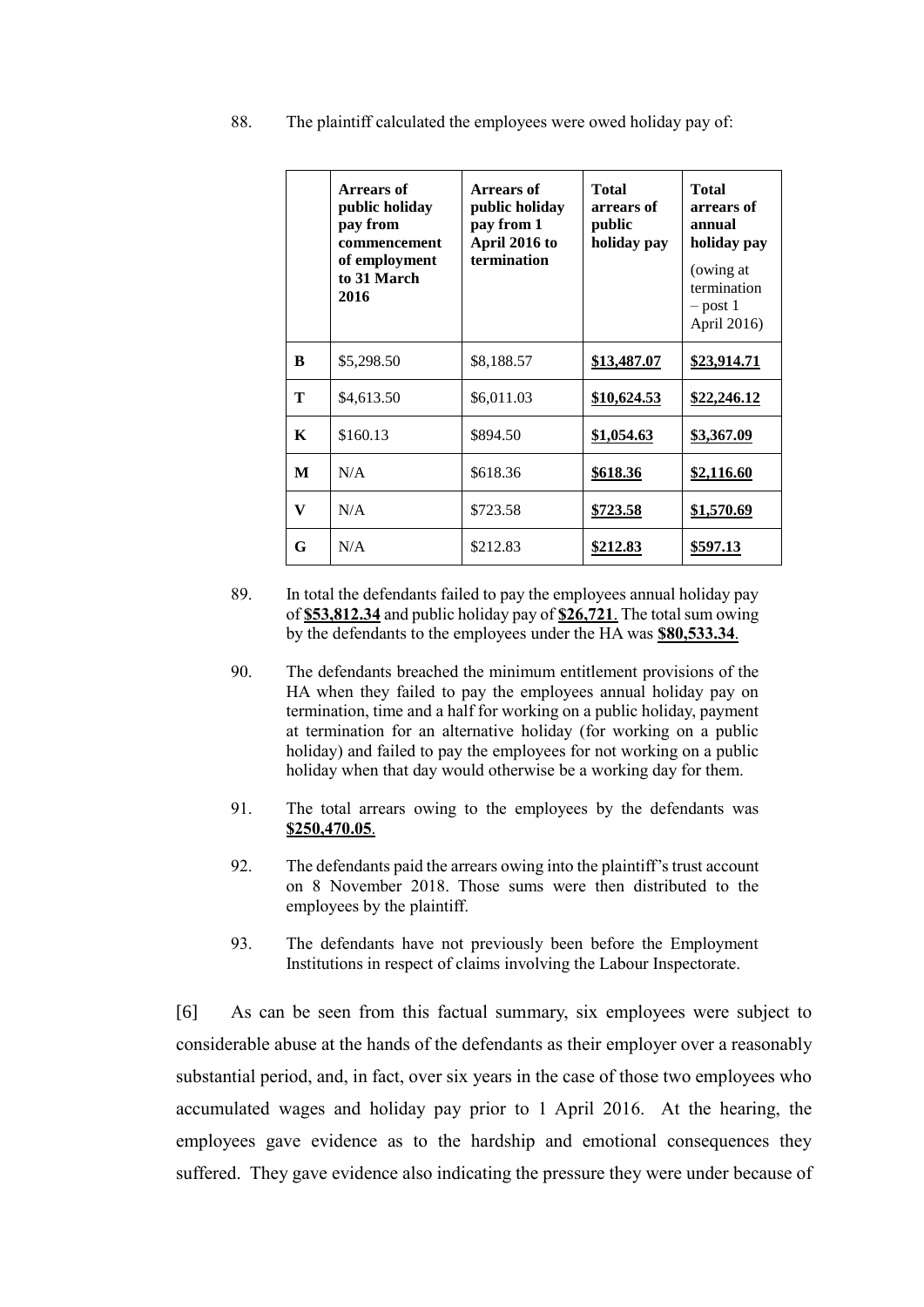their immigration status in New Zealand and the advantage which the defendants took of that situation.

### **Remedies sought**

[7] In respect of the proceedings which were commenced in the Court, the Labour Inspector initially sought banning orders and compensation orders against the defendants pursuant to Part 9A of the Act in addition to the other remedies of declarations of breach, penalties, interest and costs. Prior to the hearing, the Labour Inspector indicated that the application for banning orders was withdrawn. The application for compensation orders was also withdrawn since the defendants had remedied their default by paying arrears of wages and holiday pay to the employees.

### **Labour Inspector's forensic research**

[8] What is not mentioned in the agreed summary of facts, but needs to be mentioned in this judgment, is the very professional way that the Labour Inspector, Ya (Rachael) Tsui, approached this matter and the astute way she went about her task of gathering evidence. The process of forensic research she undertook is set out in her brief of evidence, and she is to be commended for the way she investigated the employer's records and the other investigations she undertook to uncover the extent of the breaches and the financial consequences inflicted upon the employees involved.

[9] As can be ascertained from the payment by the defendants of the substantial financial loss suffered by the employees, following the gathering of evidence of such quality by Ms Tsui, the defendants were led to concede their breaches and make reparation to the employees. As indicated at the hearing, the defendants conceded their liability for substantial penalties.

### **Partnership issue**

[10] A point which is relevant to the assessment of penalties in this case is the question of whether the Court should impose penalties separately against each defendant.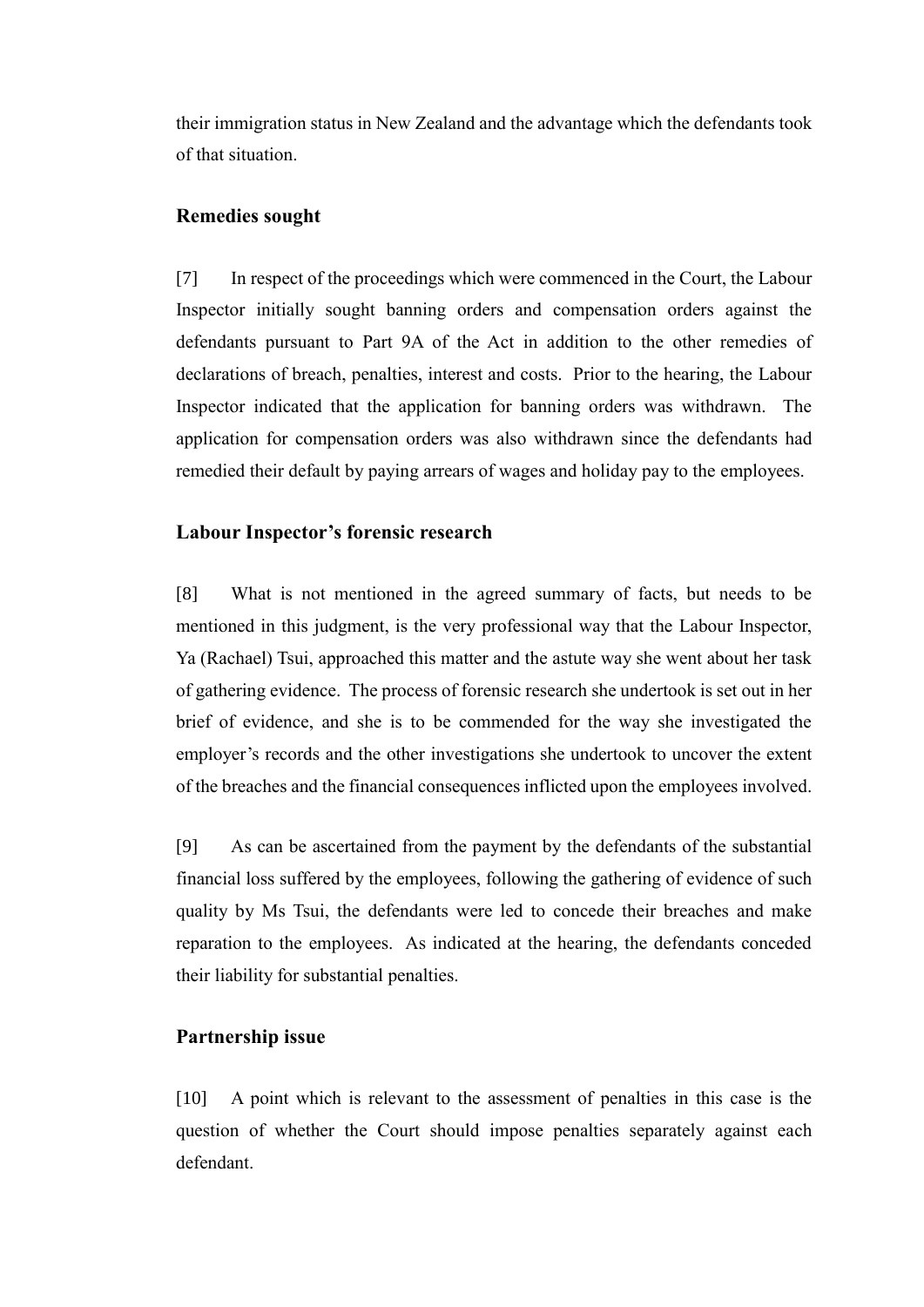[11] The approach which has been taken by the plaintiff is that the Court should consider the quantum of the penalties against each defendant separately as individuals but make some allowance, when considering the principle of globalisation and overall proportionality, for the fact that they were a partnership. Ms Denmead, in her submissions proposed this methodology and stated that it was on the basis that both defendants were proceeded against as the employer. This was an alternative to including the second defendant in the proceedings as a person involved in the breaches pursuant to s 142W of the Act and presumably pursuant to s 134 of the Act in respect of the pre-1 April 2016 breaches as a person who had aided and abetted the breaches by her husband, the first defendant. Ms Denmead, in her oral submissions, submitted as follows:

Turning to proportionality and this issue of the partnership. I've already highlighted for the Court that my friend submitted in terms of paragraph 30 of *Prabh* that that is relevant. In my submission, it is not. It shouldn't apply because that was a situation where there was an entity and two persons involved. That test simply can't apply in this case. Mr and Mrs Parihar are the respective legal entities, relevantly in this case. And I don't even think that the plaintiff could have charged the partnership … The partnership itself is not a legal entity. Therefore, the pleadings had to be the way they are and that is the way they have chosen to structure it … I do, however, accept that culpability, of course, of Mrs Parihar is relevant.

[12] Mr Hammond, counsel for the defendants, also dealt with the complications which might arise from the fact that the employer was a partnership made up of the defendants as partners and what effect this had on calculating penalties. He submitted at paragraph 60 of his written submissions as follows:

The defendants accept that as they operate as a partnership, they are in effect two separate legal identities and therefore liable to separate penalties. However, the effect of this is that as a husband and wife partnership, the result would be "double penalties". The second defendant's overall participation, or lack of, in the offending should also be taken into consideration.

[13] Mr Hammond agreed with the approach adopted by the plaintiff but submitted that the second defendant's lesser involvement in the day-to-day management and running of the business meant that she should face substantially lower penalties.

[14] I agree with Ms Denmead's submission that a partnership is not a legal entity. I also accept as correct Mr Hammond's statement that, as the defendants operate as a partnership, they are in effect two separate legal entities and therefore liable to separate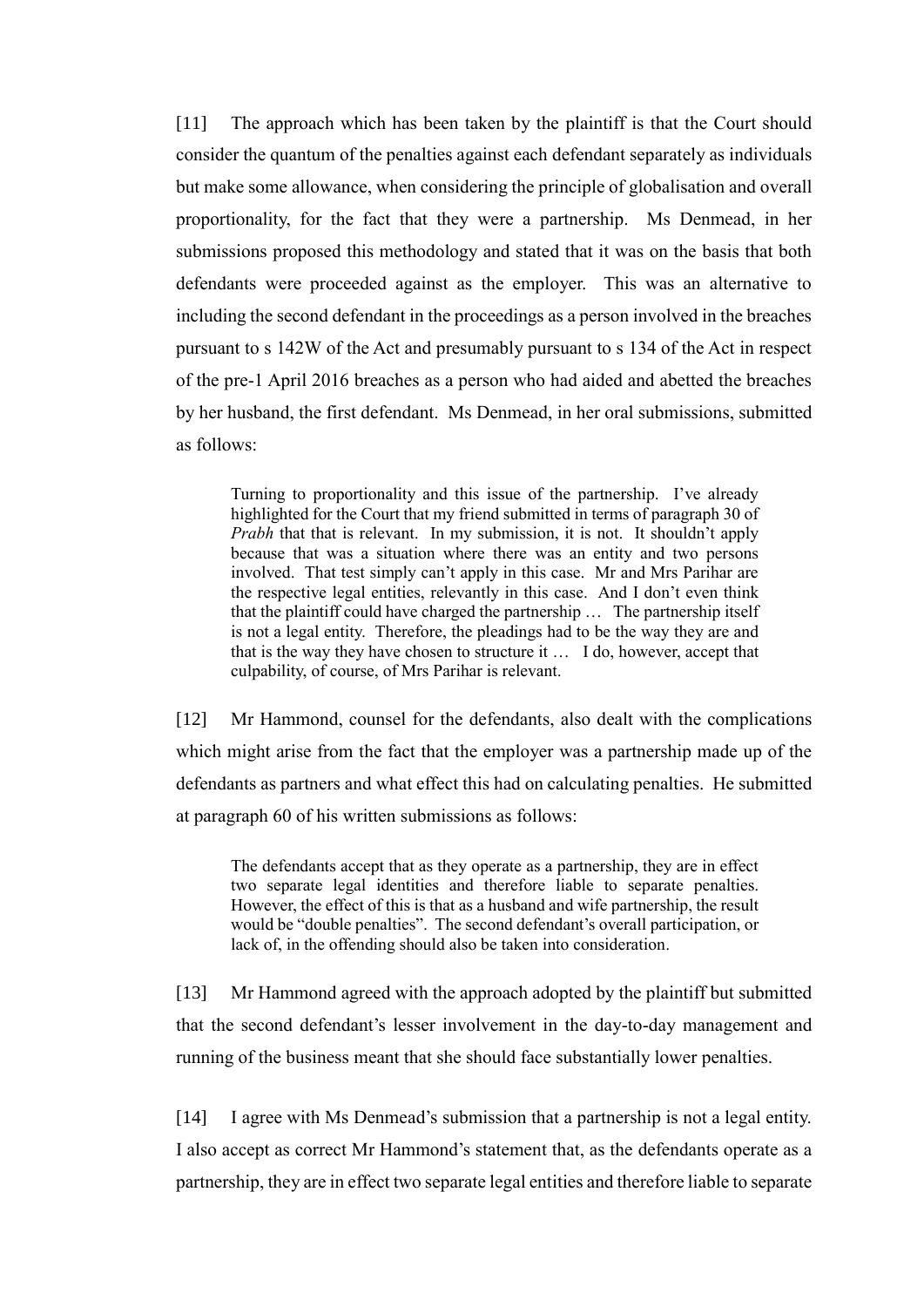penalties. I also agree that care needs to be taken to ensure the result of the Court's assessment does not incur 'double penalties'.

[15] The parties in this case confirm, by the way their business accounts were prepared, that there was equal division between them of net profits from the businesses they ran. This also provided the basis upon which they then accounted for income tax. Their tax return for the year ended 31 March 2018 shows they each earned \$109,749.82 for that year. If it has not already been done, the payment subsequently made to the employees concerned in this case for arrears of wages and holiday pay will need to be treated as a business overhead and tax liabilities adjusted accordingly.

[16] The provisions of the Act make this partnership issue at first glance not easy to resolve. The sections specifying maximum penalties per breach under Parts 9 and 9A of the Act (ss 135 and 142G) and s 75(1) of the Holidays Act make distinctions as to liability for maximum penalties and maximum pecuniary penalty orders. Section 135(2) of the Act makes the distinction between an individual and "a company or other corporation". Section 142G of the Act makes a distinction between an individual and "a body corporate". Section 75(1) of the Holidays Act makes a distinction between an individual and "a company or other body corporate". This lack of consistency in terminology does not assist either. A partnership, however, as already stated is not a company, other corporation or body corporate. Under s 135(2)(a) of the Act, and s 75(1)(a) of the Holidays Act, the maximum penalty that can be imposed upon an individual for a breach is \$10,000 and \$20,000 upon a company or corporation. Under s 142G(a) of the Act, the maximum pecuniary penalty order that can be imposed upon an individual for a breach is \$50,000. In the case of a body corporate the maximum is the greater of \$100,000 or three times the amount of financial gain made by the body corporate from the breach.

[17] While a partnership is not included in these provisions, further inconsistency arises from the provisions of s 142W, which is in that part of the Act dealing with liability for penalties of persons involved in a breach. The section speaks of "breach by an entity such as a … partnership…".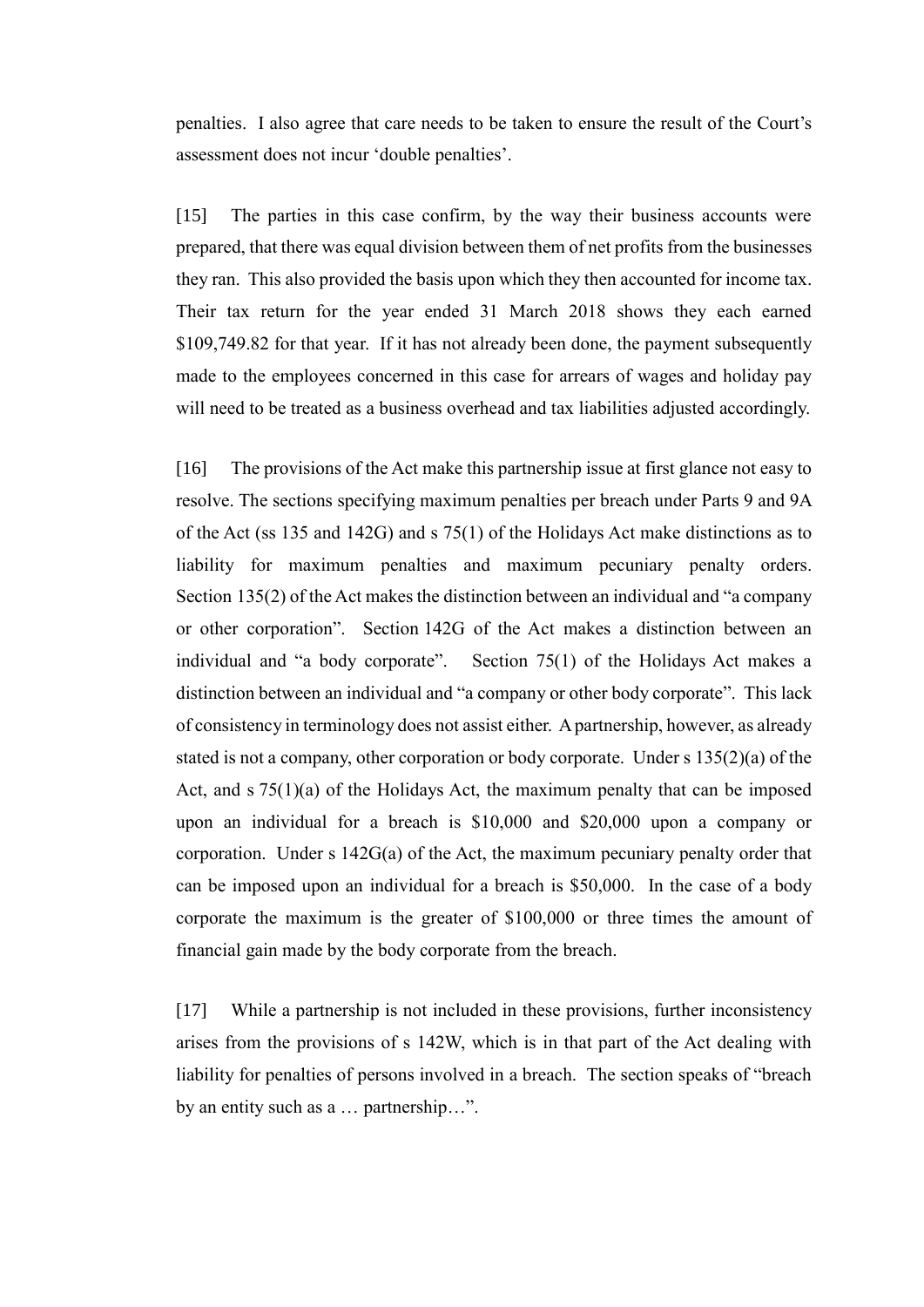#### [18] It also states:

- (3) … the following persons are to be treated as officers of an entity:
	- …
	- (b) a partner if the entity is a partnership:
	- …

[19] Section 142W of the Act provides a conundrum. It is difficult to see, however, when the provisions relating to a partner and a partnership would ever have application when considering the liability for a penalty of an individual person involved in a breach. Taking a principled approach to the sections of the Act and the Holidays Act referred to, an individual person in partnership, as opposed to being a company or corporate entity partner, must be treated as an individual for the purposes of assessing penalties. A partner in a partnership would invariably be facing a penalty as a perpetrator of the breach itself rather than being pursued as a person involved in the breach. While the relationship between these provisions is not entirely satisfactory, as I have already discussed, the only logical approach I can take for the purposes of the imposition of penalties is to regard the defendants in partnership as individuals.

[20] I arranged for a further hearing by telephone with counsel for further discussion on these provisions to clarify the effect of their submissions presented at the close of evidence. Ms Carr represented the plaintiff as counsel at this further hearing. The comments made by counsel at that further hearing were most helpful. I indicated that I would proceed based on treating the defendants as individuals, and maximum penalties would apply accordingly. Nevertheless, in exercising the ultimate discretion on proportionality and globalisation, the relationship between the defendants as partners and the way they apportioned their duties in running the business needs to be considered, as this affects their respective culpability and the question of deterrence. This particularly applies to Mrs Parihar, who, it is conceded, played a far lesser role in the breaches than Mr Parihar. This discretion would also need to be exercised where a partnership consisted of many partners. The maximum penalties imposed upon a partnership in such circumstances could be for a substantially higher total than would be imposed upon a company or corporation. The total factual matrix in each case therefore becomes important.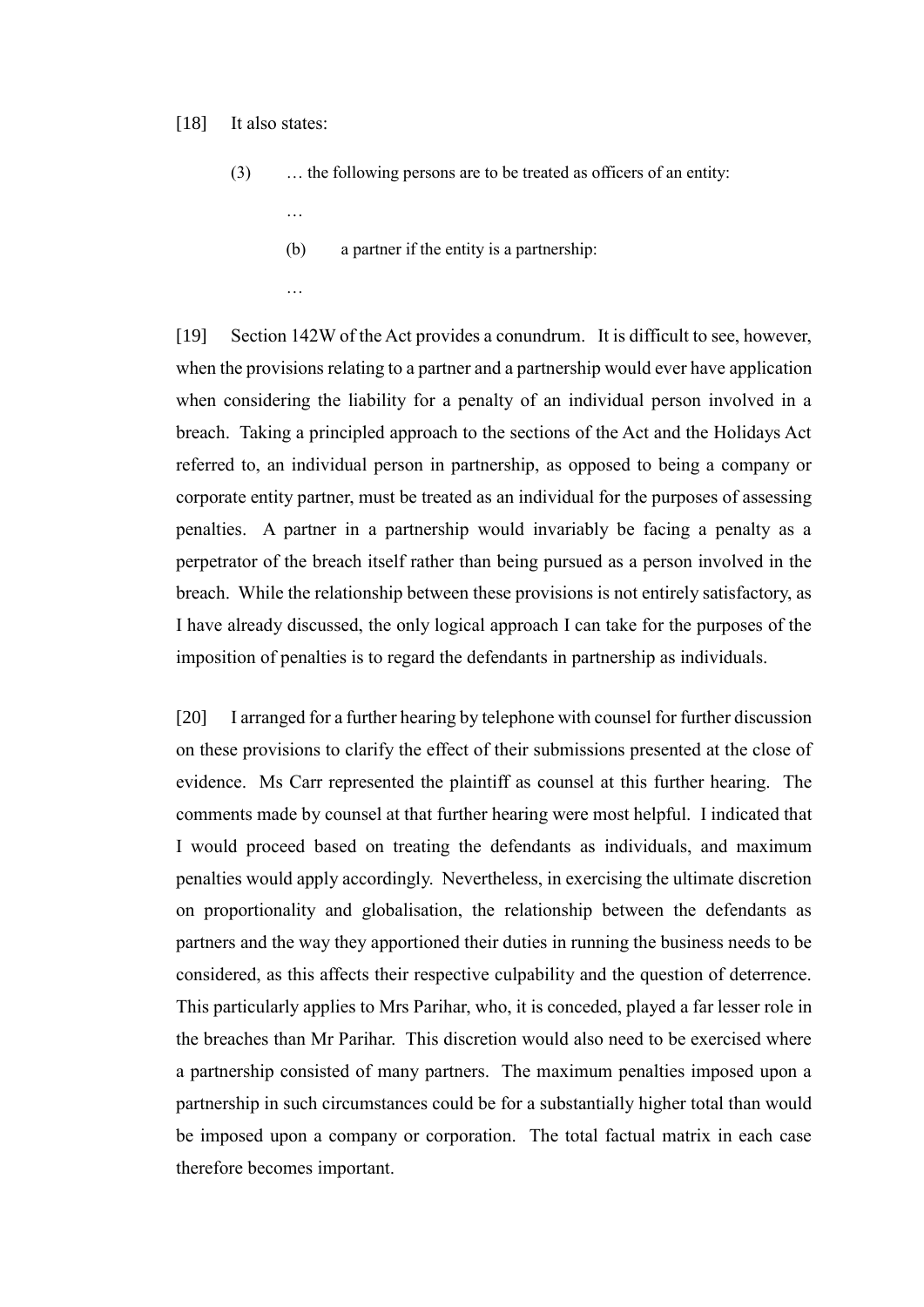## **Assessment of quantum**

[21] In similar cases to the present, the Authority and the Court have now established a body of precedents as to the way penalties in cases such as this are to be assessed.<sup>2</sup> There is no need to carry out an elaborate analysis of those decisions. The principles are now well known, and I simply proceed from this point in the judgment to consider the mandatory considerations contained in ss 133A and 142F of the Act, together with the additional considerations which the full Court in *Preet* required be taken into account. In assessing the evidence and calculating the penalties which I consider are appropriate in this case, I follow the four-stage process specified as appropriate in *Preet*. 3

[22] Counsel, in their submissions following evidence, agree that five issues remain for determination in this matter. These are:

- (a) Whether penalties should be imposed for breaches occurring prior to 1 April 2016 and, if so, the quantum of such penalties;
- (b) whether declarations of breach should be made for those breaches occurring after 1 April 2016 when Part 9A of the Act came into force;
- (c) if declarations of breach are made, whether pecuniary penalties should be awarded in respect of the declared breaches and the quantum of such penalties;
- (d) whether a portion of any of the penalties awarded should be payable to the employees concerned and, if so, the apportionment of the penalties between the employees and the Crown; and
- (e) what costs should be payable by the defendants.

 $\overline{2}$ <sup>2</sup> *Labour Inspector v Preet PVT Ltd* [2016] NZEmpC 143, [2016] ERNZ 514; *Labour Inspector v Victoria 88 Ltd t/a Watershed Bar and Restaurant* [2018] NZEmpC 26, (2018) 15 NZELR 906; *Labour Inspector v Prabh Ltd* [2018] NZEmpC 110, (2018) 15 NZELR 1171; *Labour Inspector v Sampan Restaurant Ltd* [2018] NZEmpC 69, (2018) 15 NZELR 1152; *A Labour Inspector v Daleson Investment Ltd* [2019] NZEmpC 12.

<sup>3</sup> *Labour Inspector v Preet PVT Ltd*, above n 2, at [138]-[151].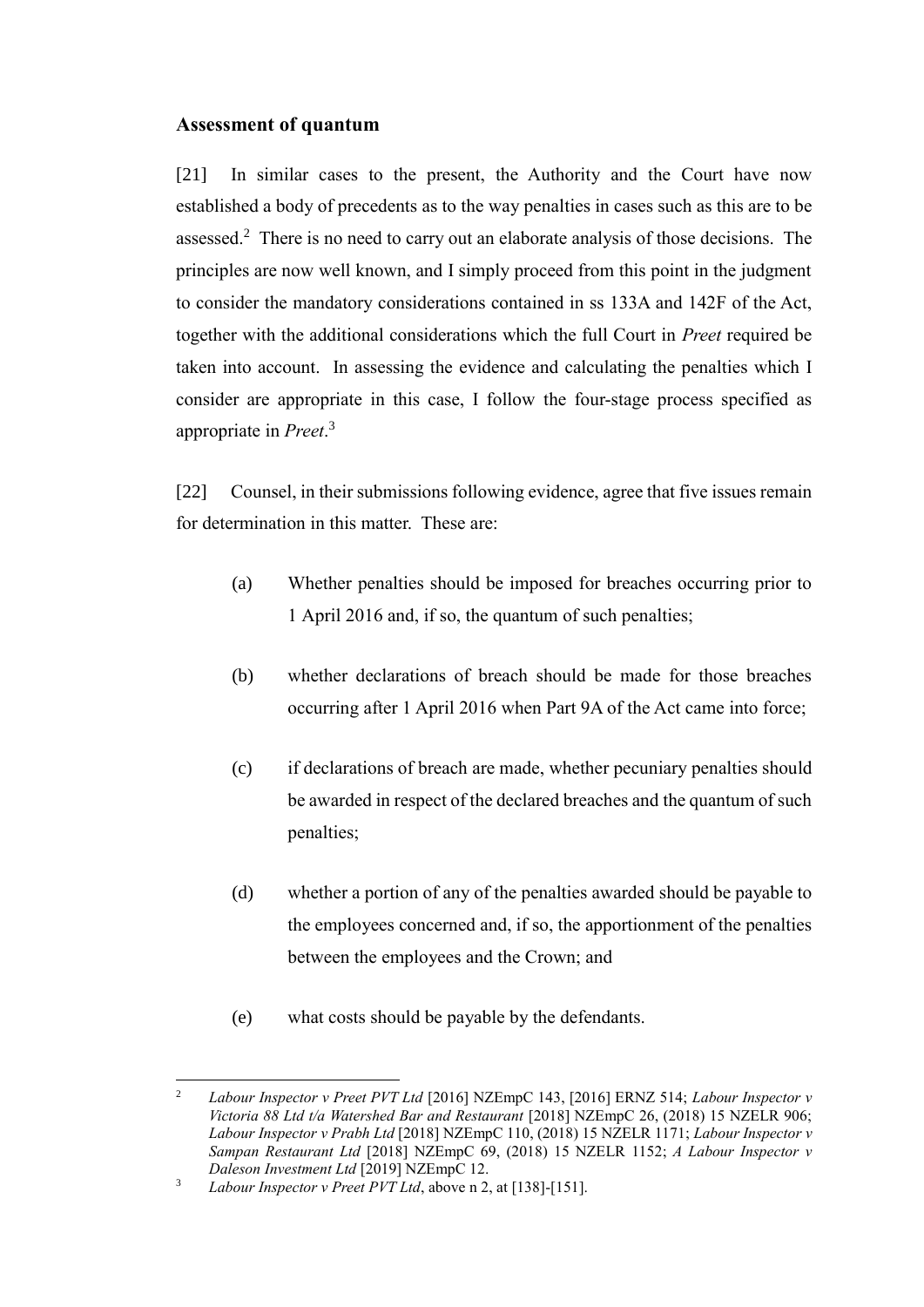[23] The defendants accept that breaches have occurred and do not oppose declarations of breach being made for the period following 1 April 2016. They also accept that, for those employees affected prior to 1 April 2016, the statutory factors should be considered in assessing penalties for that period. They do not dispute that the entire periods of employment may be taken into account in the assessments. They accept that, for assessing remedies under Part 9A of the Act, the breaches were serious. The defendants do not have any firm view on the issue of whether a portion of the penalties should be awarded to the affected employees. They accept that the employees have been affected by their actions to varying degrees in each case. They consider it appropriate that the employees receive some portion of the penalties in recognition of the effects but leave that issue for the Court to decide.

[24] Assessed against the objects of the legislation involved, the actions of the defendants can hardly be said to have complied with good faith in all aspects of the employment relationship. The defendants took advantage of a substantial inequality of power in their relationship with the employees concerned, primarily arising from the employees' financial and immigration status insecurity. The affront to the employees' entitlements is particularly apparent in this case when considering the primary object of the Holidays Act, which is to promote a balance between work and other aspects of an employee's life.

[25] The breaches themselves in this case span all the minimum entitlements and involve considerable periods of employment for all the employees; many years in the case of two of them. Many breaches over that time are involved. I accept, however, Ms Denmead's methodology of consolidating the breaches into categories for each employee. This is the approach adopted in previous cases and is not opposed by Mr Hammond. I agree with Ms Denmead's outline of the number of breaches and maximum penalties arising which she set out as follows:

52. Identifying the number of breaches. There are six employees affected by the defendants' breaches. Three of the workers are affected for the entire period (both pre and post 1 April 2016) and six workers are affected for the period post 1 April 2016. All six workers were affected by the failure to keep wages and time and holiday and leave records. This is broken down as follows:

Number of breaches pre-1 April 2016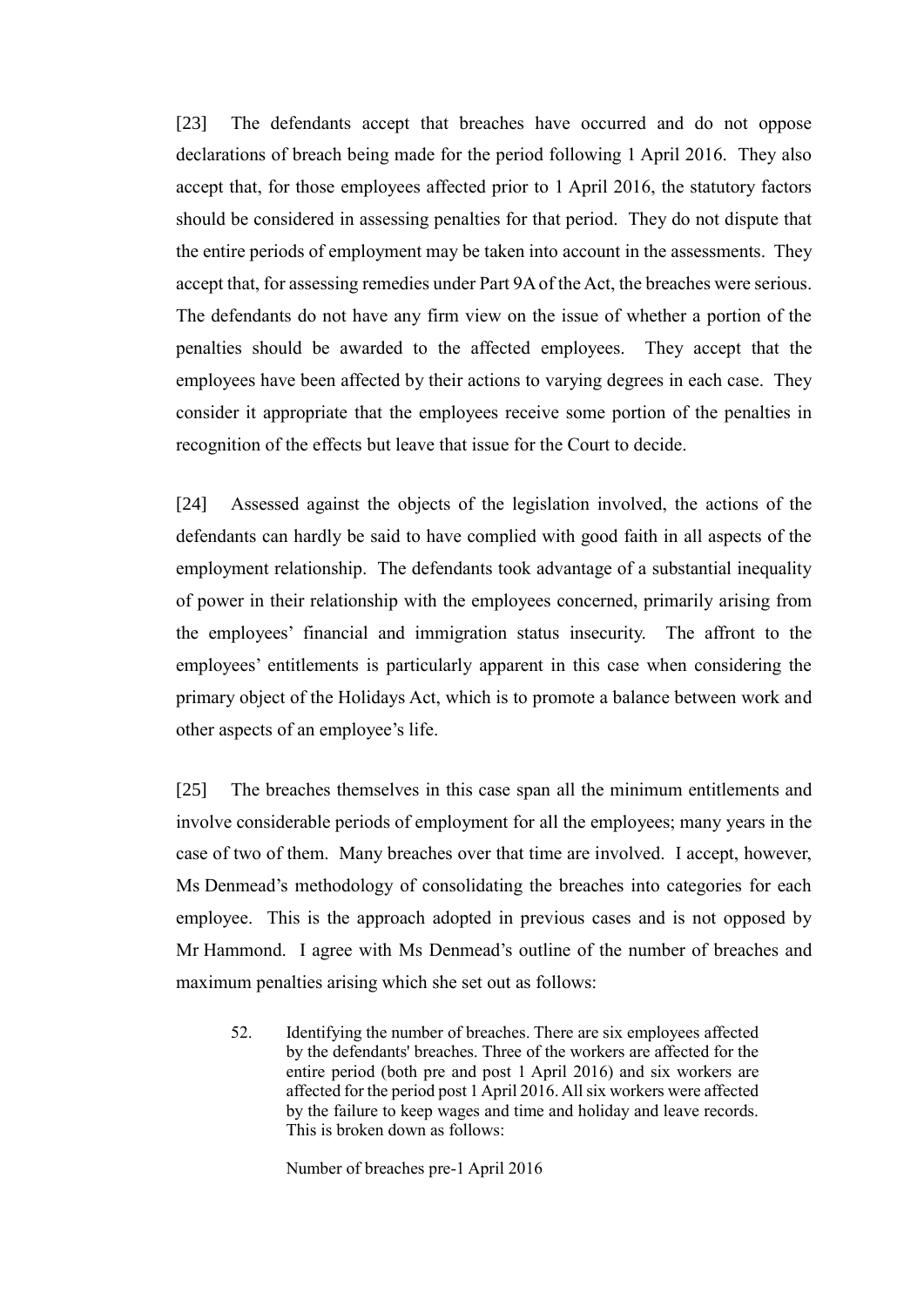- 1.12 Three failures to pay minimum wage relating to B, T and K; and
- 1.13 Three failures to pay public holiday pay relating to B, T and K; and
- 1.14 Six failures to keep wages and time and holiday and leave records, relating to all six employees namely B, T and K, M, V and G.

Number of breaches post-1 April 2016

- 1.15 Six failures to pay minimum wage relating to the employees; and
- 1.16 Six failures to pay annual holiday pay relating to the employees; and
- 1.17 Six failures to pay public holiday pay relating to the employees.
- 53. Identifying the maximum penalty available in respect of the breaches of statute committed by the defendants:
	- 1.18 The maximum penalty available in respect of the ordinary breaches of the Minimum Wage Act 1983, Holidays Act 2003 and Employment Relations Act is \$10,000 per breach for each defendant, awardable against an individual in accordance with s 10 of the Minimum Wage Act 1983, s 75(1)(a) of the Holiday Act 2003 and section 135(2)(a) of the Act.
	- 1.19 The maximum pecuniary penalty available in respect of each serious breach of a minimum entitlement provision in respect of which a declaration of breach has been made is \$50,000 per breach for each defendant, awardable against an individual in accordance with s 142G(a) of the Act.
- 54. Identifying the maximum penalties available in respect of each identified breach:

Maximum penalty against each defendant for each identified breach pre-1 April 2016

- 1.20 The maximum penalties available against each defendant for failure to pay minimum wage is \$30,000 (being a breach for each of three identified employees x \$10,000 per breach).
- 1.21 The maximum penalties available against each defendant for failure to pay public holiday pay is \$30,000 (being a breach for each of three identified employees x \$10,000 per breach).
- 1.22 The maximum penalties available against each defendant for the failure to keep wages and time records and holiday and leave records is \$60,000 (being a breach for each of six identified employees x \$10,000 per breach).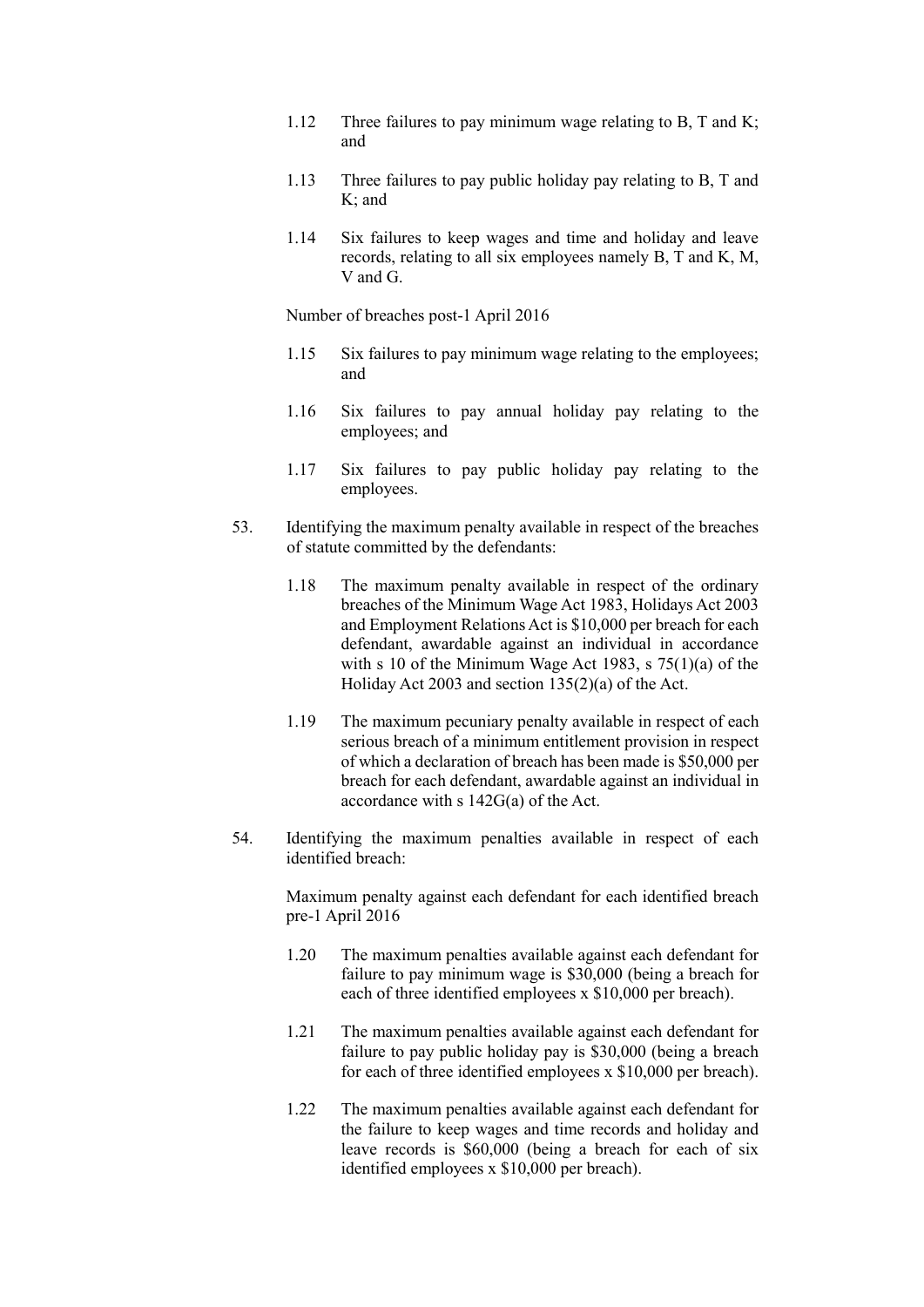Maximum penalty against each defendant for each identified breach post-1 April 2016

- 1.23 The maximum pecuniary penalties available against each defendant for the failure to pay minimum wage is \$300,000 (being a breach for each of six identified employees x \$50,000 per breach).
- 1.24 The maximum pecuniary penalties available against each defendant for the failure to pay annual holiday pay is \$300,000 (being a breach for each of six identified employees x \$50,000 per breach).
- 1.25 The maximum pecuniary penalties available against each defendant for the failure to pay public holiday pay is \$300,000 (being a breach for each of six identified employees x \$50,000 per breach).

[26] There could really be no other inference to be drawn in this case than that the breaches were intentional. This is probably more the case with Mr Parihar, but Mrs Parihar must bear some measure of culpability. She had contact with the employees over a lengthy period and would have observed what was going on from her own periods working in the liquor stores. While written employment agreements were entered into, Mr Parihar in many instances did not offer or pay the agreed rates. It must be inferred from this that he not only knew the required standards but required employees to sign documents as a subterfuge for covering up the true position. A failure to keep wage and time and holiday and leave records was part of this attempt to cover the abuse. The defendants had been in the business of operating liquor stores, taking advantage of valuable licences since 2005. That they did not know the minimum standards of employment required for their employees is hardly tenable. In addition, they appeared to have employed other less vulnerable employees, including members of their own family, upon lawful and indeed, at times, favourable terms.

[27] As to the nature and extent of any loss or damage, the employees concerned, in combination, have suffered substantial detriment and loss of money they would otherwise have received at the time it was earned. They speak in their evidence also of the debilitating effects from fear of losing immigration status, which the defendants cynically manipulated for their own advantage. The loss of sick leave entitlements, stress of working long hours, financial pressures and general consequences to their social lives and student responsibilities all meant the loss and damage were substantial.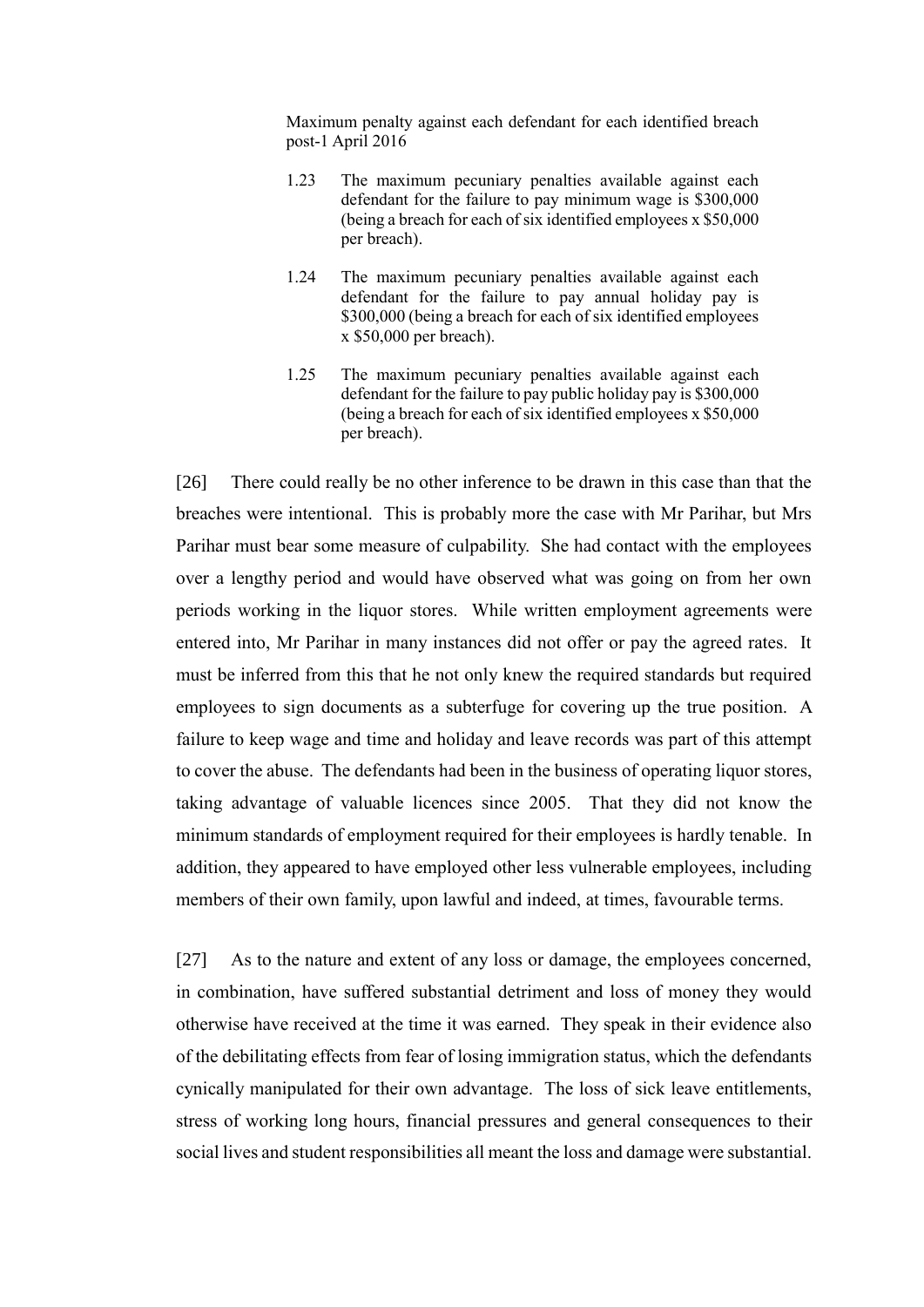[28] Mr Hammond submitted that the employees, despite these claimed effects, remained in employment for significant periods without raising any issue in respect of pay or treatment. He submitted they could also, at any stage, have left employment. This submission somewhat begs the question and does not do the defendants much credit when employees are tied to employment by the pressure of immigration policies if they wish to remain in New Zealand and where borderline financial viability fetters their ability to gain independence.

[29] The mitigating steps taken in this case must be regarded as an inadequate response from the Parihars. It is to their credit, however, that they remedied the breaches by paying the established arrears. That was, however, only after the evidence gathered by Ms Tsui became so overwhelming that further denial was not tenable. There was little real remorse or contrition shown and no attempt to pay interest on the money from which they had benefited. Mr Parihar somewhat belatedly acknowledged the consequences of his actions when he gave evidence at the hearing. I detected no real expression of empathy for the personal circumstances of the victims of his behaviour. To make payment of the arrears, I was informed by counsel that the defendants sold personally owned real estate. They retain a substantial asset totalling in excess of \$1.6 million from the Hillcrest store being sold. This involved a transfer of the business to their son on commercially unrealistic and extremely generous repayment arrangements for the debt. The price they received for sale of the business is disclosed as a partnership asset in the accounts. They also own other real estate. When one considers the employees were deprived of more than one quarter of a million dollars, those assets now owned were partially funded but to a substantial degree by the unpaid efforts of their employees. Any mitigation has been begrudgingly provided and diminishes the extent of discounting to be applied in the assessment of penalties.

[30] This was a situation where the defendants had been in business for over 10 years and would have been aware of legal requirements of minimum standards of employment. The employees affected were migrant workers with precarious immigration status. They were vulnerable to abuse by the defendants not only because of this but also their ignorance of requirements placed upon the defendants by New Zealand employment law. Mr Parihar had sponsored renewal of work visas for the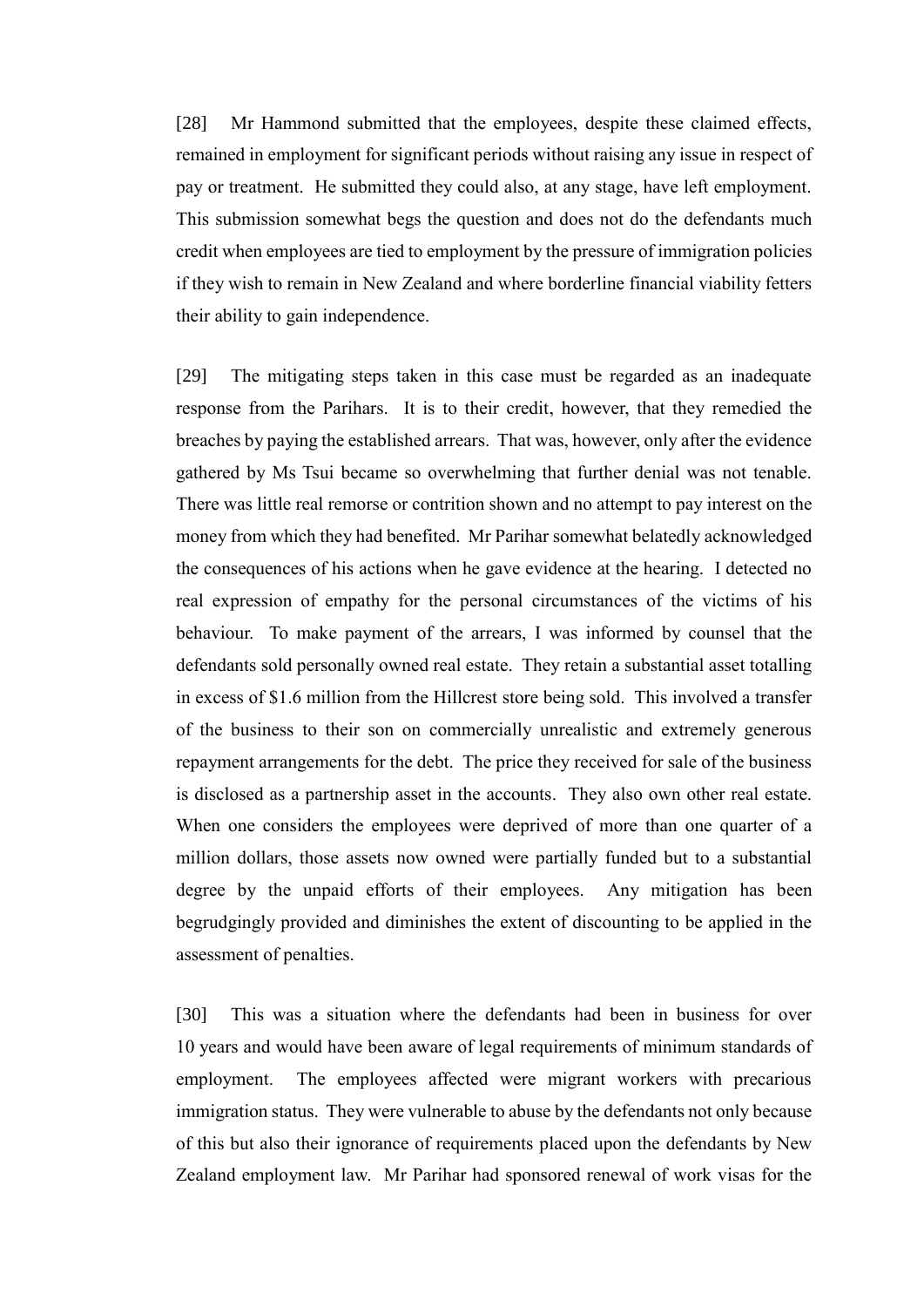two long-standing employees and would have been aware of their vulnerability. Mr Hammond submitted that the employees were intelligent individuals with several studying at tertiary level. He further submitted that the defendants were assisting the employees as associate migrants to secure gainful employment in New Zealand. They also assisted with personal and financial matters, and their sons had formed personal friendships with the employees. While I accept that there are some cultural factors behind this, in a way, factors as submitted by Mr Hammond make the treatment by Mr Parihar of his fellow countrymen, even more inexplicable and heinous.

[31] This is the first time that the defendants have appeared before the Court (or Authority) for similar conduct. There is no suggestion that there has been other conduct of a similar nature but not having come before the Court.

[32] The culpability of the defendants, and Mr Parihar in particular, is high in this case. There are a significant number of employees who have been abused. The total sum withheld was substantial. The breaches occurred over a lengthy period. The defendants took advantage of vulnerable migrant workers for their own financial gain. When faced with investigation by the Labour Inspectorate, Mr Parihar initially denied not paying minimum wages and maintained that only his family worked on public holidays, which was not true.

- [33] Mr Hammond submitted that the degree of culpability is mitigated by:
	- (a) The payment of arrears, in full, from personal funds.
	- (b) Co-operation with the Labour Inspector during investigations.
	- (c) No attempt to conceal breaches.
	- (d) Immediately undertaking to remedy future practices.
	- (e) Early admission and acceptance of responsibility for penalties. This has resulted in a reduction of Court time if the matter had continued to proceed on a fully defended basis.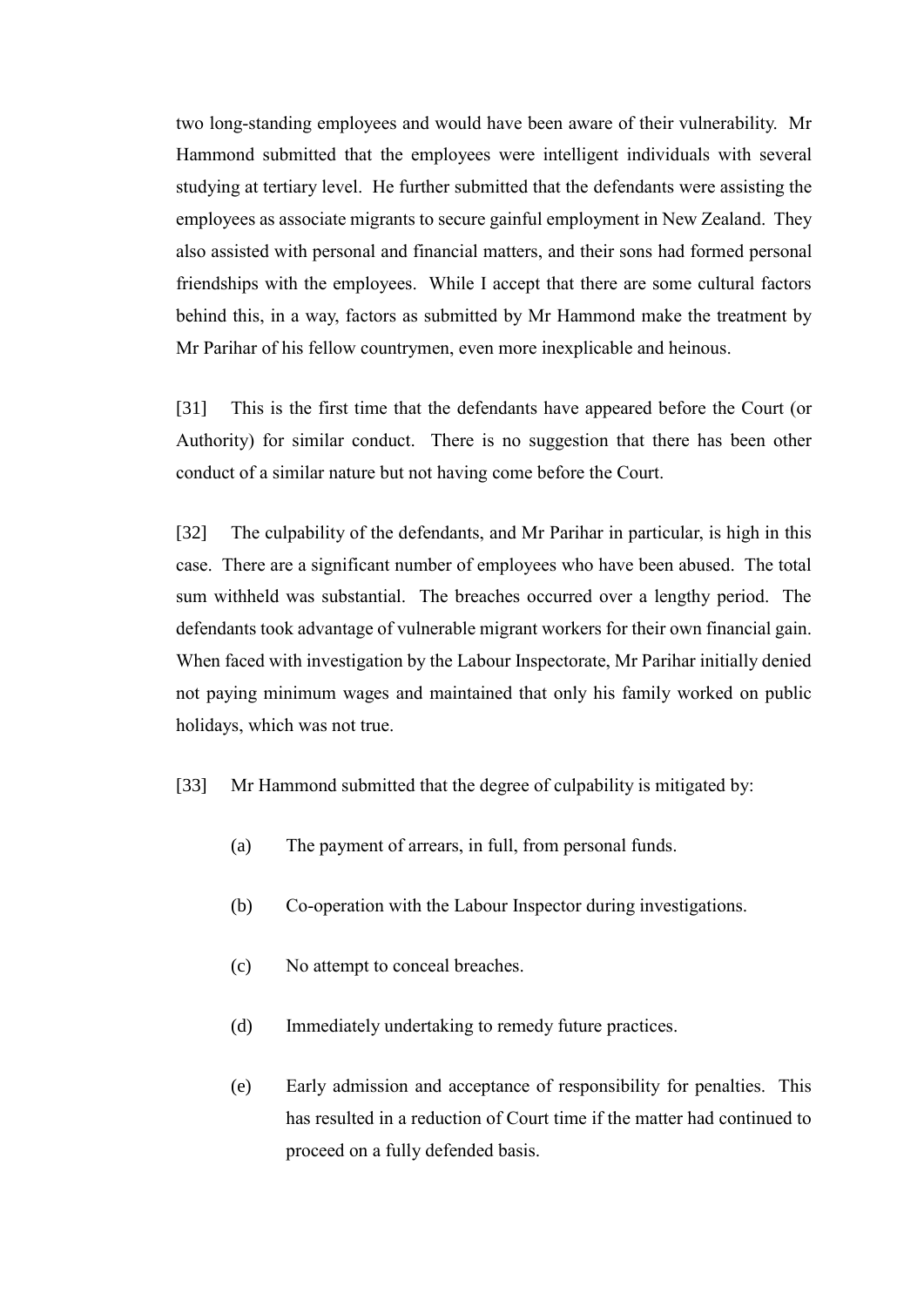(f) Genuine remorse.

[34] Mr Hammond also submitted that Mrs Parihar's position is mitigated by the fact that she is an employer in name only and was not directly involved with and had no knowledge of the breaches. There was some acceptance of this position by the plaintiff.

[35] On the issue of deterrence, the defendants submit that the investigation has caused enormous stress to them and their families. They have come under significant financial pressure and have had to realise assets to meet the financial obligations now arising. They, however, recognise their shortcomings toward the employees. They have sold the two liquor stores and do not propose becoming employers again. These factors, they submit, have been a sufficient deterrence to them.

[36] The defendants, however, have brought the consequences they have suffered upon themselves. I agree with the submissions of Ms Denmead that there needs to be sufficient deterrence to send an indication not only to the defendants, but other employers, that, if they choose to embark upon such behaviour towards their employees, substantial financial consequences will follow. This is a case where such deterrence is an important factor for the Court to communicate.

[37] In reaching appropriate levels of penalties in this case, I am mindful of the need to maintain consistency in the way these defendants are penalised compared with similar cases. Accordingly, I have regard to the level of penalties imposed in cases already dealt with by the Court and the Authority. There is now no assertion that the defendants are unable to pay penalties to be imposed. Indeed, the evidence discloses the substantial assets owned by them arising from sale of the Hillcrest store, quite apart from realty owned.

[38] Finally, there is the need to ensure proportionality of the penalties imposed. This requires the Court to take account of the comparative positions of the defendants in perpetrating the breaches upon the employees, the respective positions under Parts 9 and 9A of the Act between ordinary penalties and pecuniary penalties for serious breach, taking account of the overall gravity of the breaches and ensuring that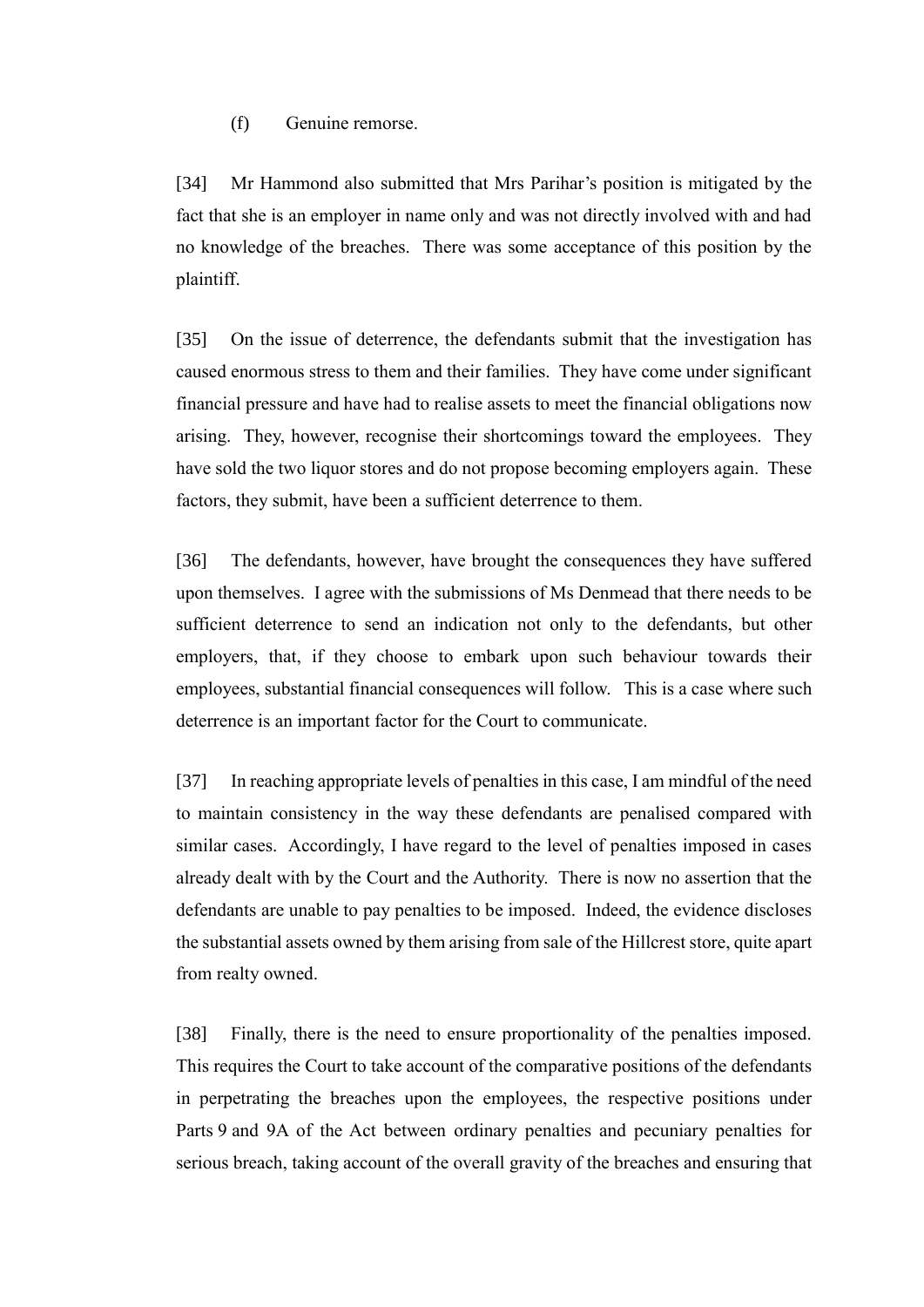a final position is reached of some parity with the amount the employees were deprived of as a result of the breaches. There nevertheless needs to be meaningful deterrence. This means that penalties are not left at such a low level that employers would be encouraged to take the risk of committing breaches where financial gain was significant and financial consequences might be treated as a merely inconvenient business overhead.

#### **The calculation of penalties**

[39] Having regard to the positions each take on the factors to be considered, counsel for the Labour Inspector and the Parihars have submitted schedules setting out calculations to arrive at final proposed totals for penalties. Both counsel agreed to elements of globalisation by relating maximum penalties to the number of employees affected. If the maximum penalty is related to each breach, an enormous total is reached, requiring an artificial approach to discounting to reach a realistic level of eventual penalties. I agree with the approach adopted by counsel, even though, with the globalisation adopted, calculating the maximum penalties which would apply still results in very substantial sums.

[40] I have carefully considered the respective calculations submitted by both Ms Denmead and Mr Hammond. I have taken care in considering the penalties to be imposed to ensure that where periods of employment cover both pre-1 April 2016 and post-2016 that the penalties are not imposed twice for the same breach of employment standards. For the breaches occurring prior to 1 April 2016, where Part 9 of the Act applies, counsel are in agreement as to maximum penalties, adopting the globalisation approach. The failure to keep wages and time records and holiday and leave records applies to all six employees over the entire periods of employment. This is not a head of penalty which can apply under Part 9A. The maximum is calculated at \$60,000 for each defendant, being \$10,000 for each category of breach. For the failure to pay public holiday pay and failure to pay minimum wages, three employees are involved in each category, meaning maximum penalties of \$30,000 for each, totalling \$60,000. The total maximum penalty for each defendant for pre-1 April 2016 breaches is therefore \$120,000. This means that the total maximum penalty for both Mr and Mrs Parihar is the sum of \$240,000.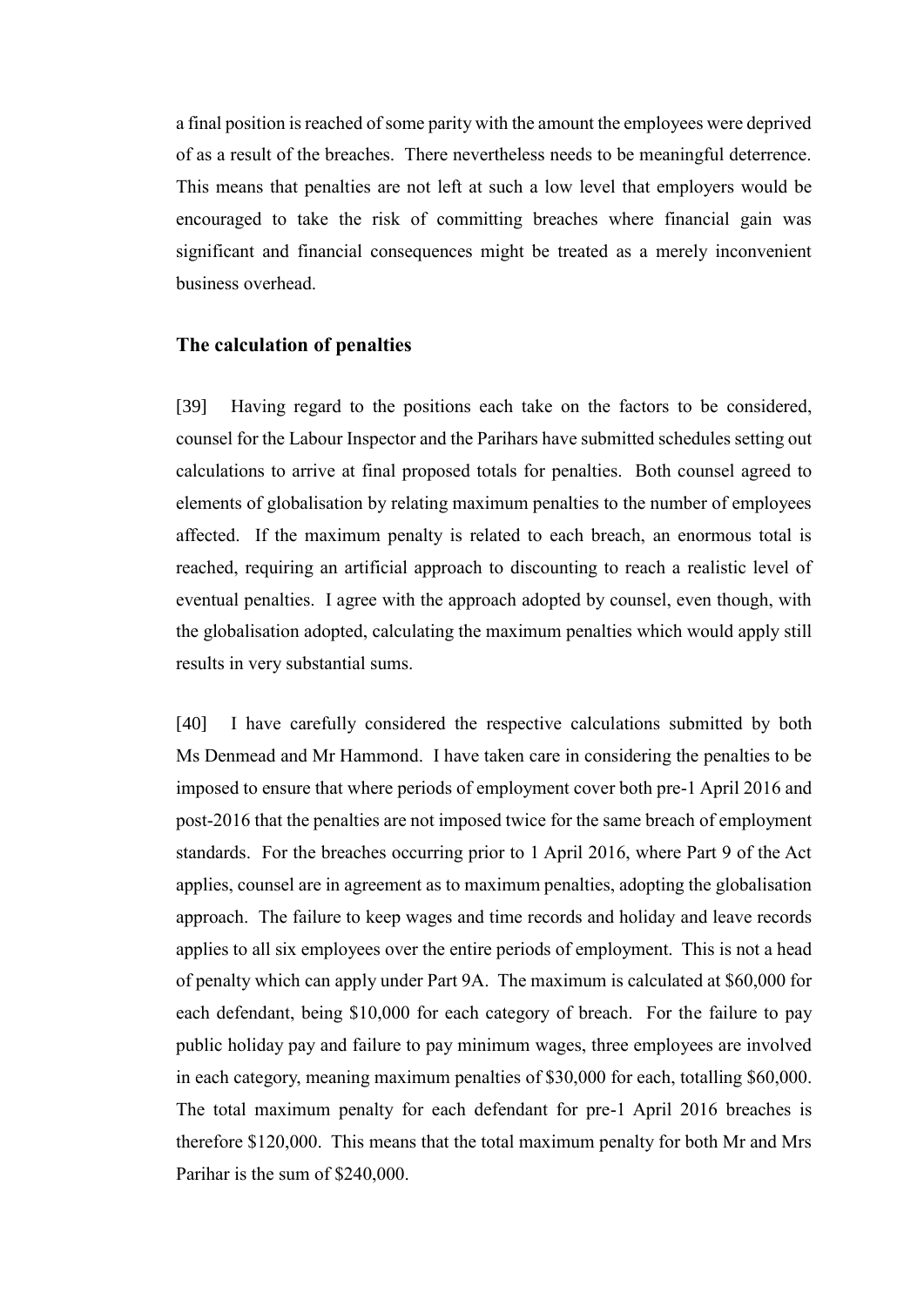[41] For the breaches after 1 April 2016, where Part 9A of the Act applies, all six employees are involved. For each of the defendant's breaches, failure to pay annual holiday pay, public holiday pay and minimum wages results in \$300,000 in each category, leading to a total for each defendant of \$900,000. For both Mr and Mrs Parihar, the total would therefore be \$1,800,000.

[42] The total maximum penalties, even using the globalisation approach, therefore amounts to a sum more than \$2 million. The facts which have been established in this case make it not too dissimilar from the case of *Prabh*, 4 although the total number of employees involved in the present case is twice that in *Prabh.* Nevertheless, the type of abuse involved is, as Mr Hammond submitted, not as extreme as that inflicted on the employees in *Prabh*. Accordingly, some parity can be applied to ensure consistency is maintained.

[43] Any calculation involved is somewhat artificial and arbitrary, but, as the full Court held in the *Preet*<sup>5</sup> decision, the Court has an ultimate discretion to ensure that the final penalty imposed is in proportion to the circumstances existing in each case.

[44] In this case, the person primarily responsible for the breaches is Mr Parihar, even though he and his wife were in partnership in the business. As I have indicated, there is not too much dispute that Mrs Parihar played very much a secondary role in the running of the business, and, while she would have had some idea of what was going on, there are grounds to treat her on a different basis from Mr Parihar. Dealing with Mr Parihar's position, I adopt as a nominal starting point, 50 per cent of the maximum for the pre-1 April 2016 breaches. While Mr Hammond listed several mitigating circumstances, there is some overlap between the categories. The primary mitigating circumstance is that the defendants accepted responsibility and remedied the matter by paying the amounts they owed to the employees. In *Daleson*, <sup>6</sup> Chief Judge Inglis strongly suggested that this in itself should not be given too much weight as a mitigating factor. The Chief Judge suggested that 20 per cent, or thereabouts, would set the upper limit as a discount for this factor alone. In *Daleson*, the company

 $\overline{a}$ 

<sup>4</sup> *Labour Inspector v Prabh Ltd*, above n 2.

<sup>5</sup> *Labour Inspector v Preet PVT Ltd*, above n 2.

<sup>6</sup> *A Labour Inspector v Daleson Investment Ltd*, above n 2.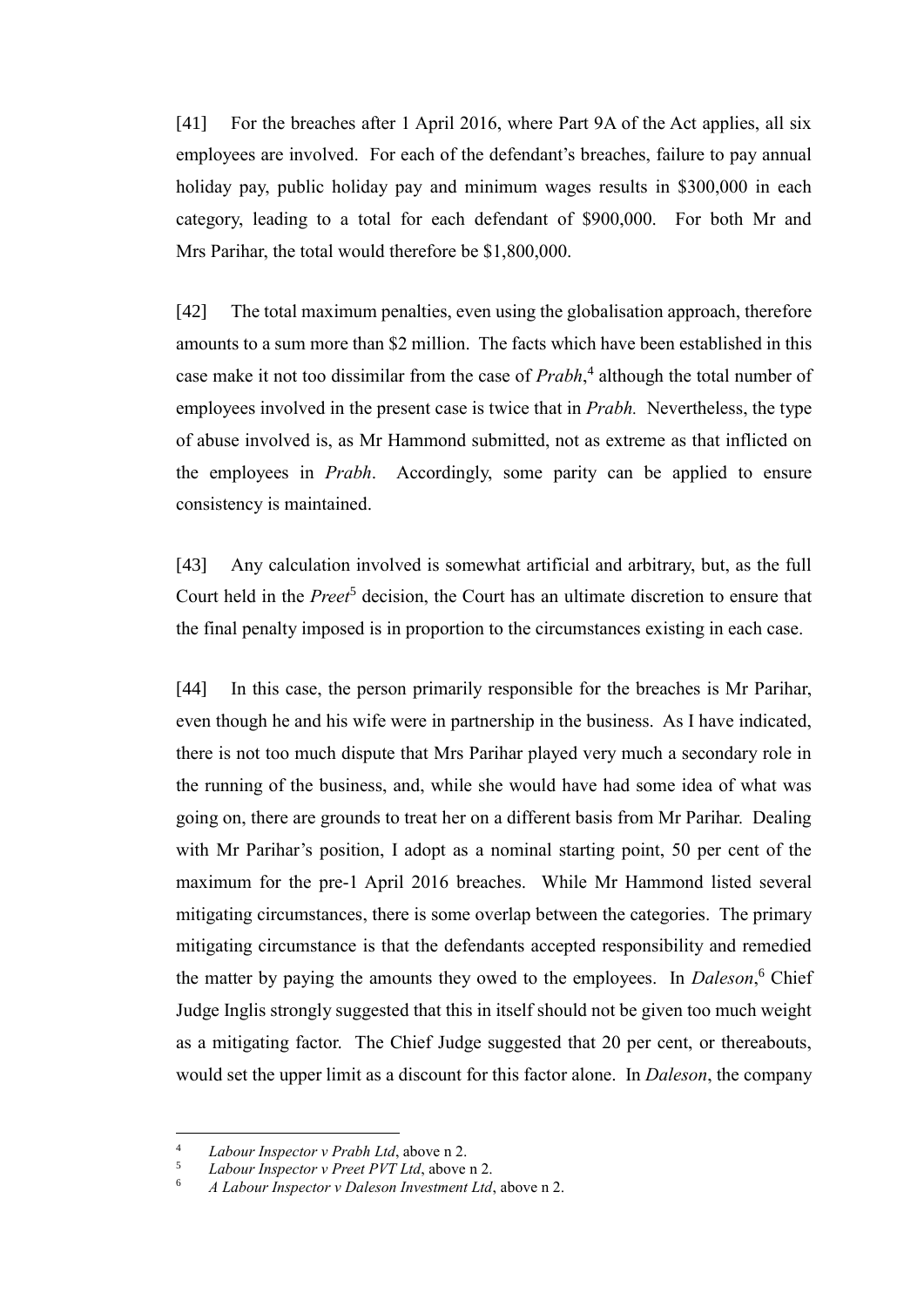only paid what it owed after the Authority had already made orders but before penalties were set. In such a case, actual remorse was difficult to demonstrate. Having regard to the limited nature of the mitigating factors in this case, I consider the discount proposed by both counsel of 50 per cent as excessive. I accordingly allow a discount of 30 per cent. This leaves a total of \$42,000 for the pre-1 April 2016 breaches.

[45] Adopting similar percentages of discounting for the post-1 April 2016 breaches, the total reached is \$315,000 from the globalised maximum of \$900,000. The total pecuniary penalties, therefore, for all the breaches is \$357,000.

[46] There is no issue in this case of the defendants not being able to afford appropriate penalties. Applying, however, the ultimate consideration of proportionality and the factors to be taken into account under that head, I consider that the appropriate total penalties to be levelled against Mr Parihar should be \$180,000. Having regard to the percentage discounting from the ultimate exercise of this discretion the division on a rounded basis between ordinary penalties and pecuniary penalties is:

- (a) ordinary penalties \$21,500; and
- (b) pecuniary penalties \$158,500.

[47] This is a proper reflection of his overall culpability having regard to the persistent and cynical way he treated this group of employees and the way that he endeavoured to conceal the true position. This result is not entirely in parity with penalties levelled in *Prabh*, where the penalty against the company was \$100,000 with further penalties totalling \$32,000 against the directors for their involvement in the breaches. As mentioned already, however, there were twice as many employees involved in this case, with the financial gain made by the employer being significantly higher. Here, also, there is no question of the employer's financial ability to pay. Finally, I note that, to ensure the purpose of deterrence is met, employers can expect to see a gradual increase in penalties awards over time. The penalties awarded here are, I consider, sufficient to provide a proper deterrence both to Mr Parihar and any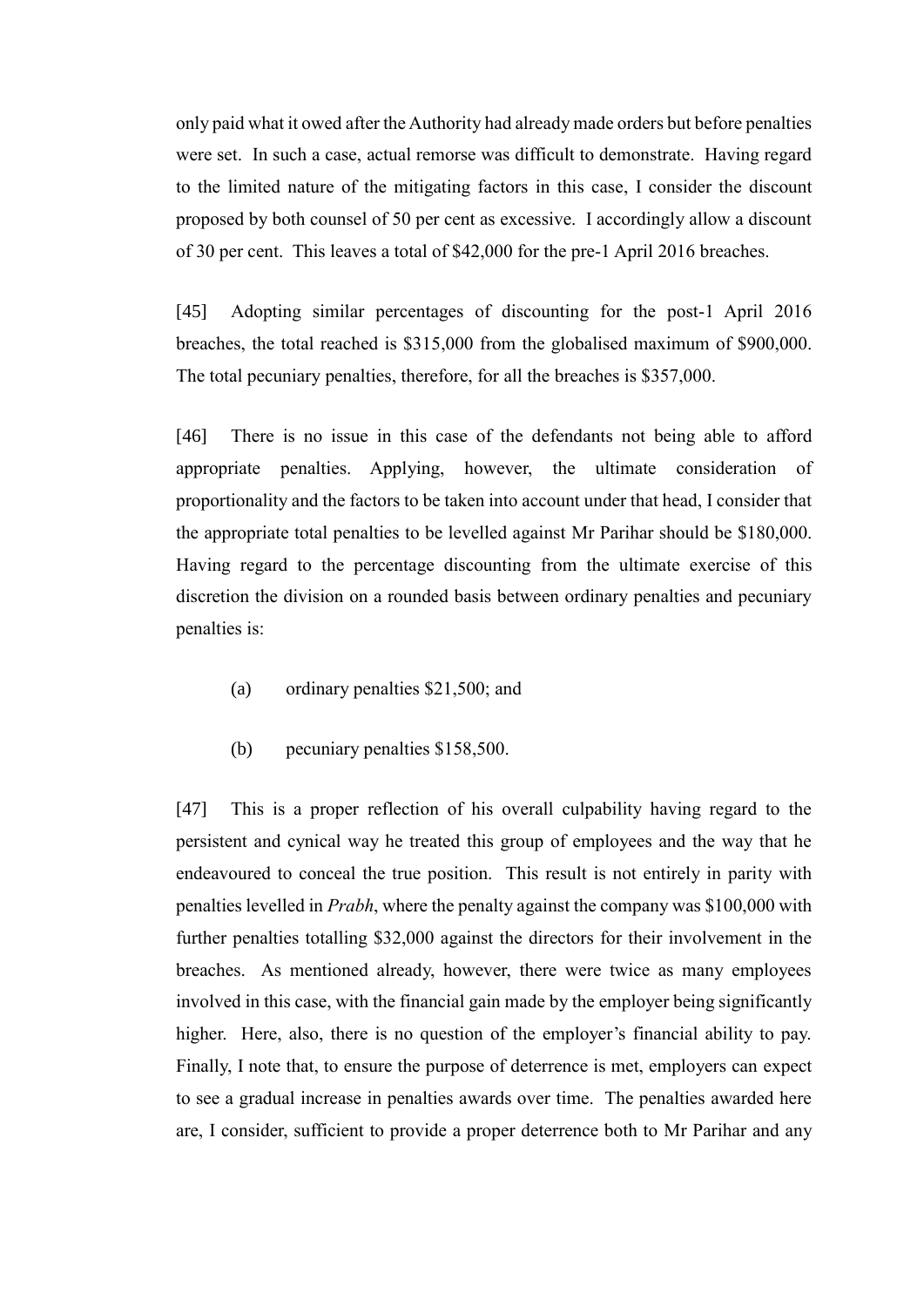other employer who may be tempted to behave in a similar fashion towards vulnerable employees.

[48] Insofar as Mrs Parihar is concerned, I have considered whether I should impose any penalty at all upon her in view of the fact that the penalties imposed on Mr Parihar have consequences for her as well, they being in partnership. However, even though her involvement was minimal, she must have known from her contact with the employees some of what was going on. As a partner in the business, she had a responsibility to endeavour to cease her husband's continued exploitation of the employees over a lengthy period. I do not propose to go through the same calculation exercise as I have adopted with Mr Parihar. I consider that an appropriate combined penalty to impose on Mrs Parihar under Parts 9 and 9A of the Act, and to reflect some sanction, is \$20,000. This total is reached by combining a nominal ordinary penalty of \$5,000 and a nominal pecuniary penalty of \$15,000. This means that the total penalties imposed amount to \$200,000. Having regard to the circumstances of this case, I regard that as consistent with what has been imposed in other cases previously before the Court.

[49] The Labour Inspector has made an application that a proportion of the penalties recovered should be paid to the employees concerned. Such a division is authorised by s 136 of the Act. In a similar way to other cases which have come before the Court, the employees concerned have given evidence as to the humiliation and other personal detriment suffered by them beyond the loss of the monetary entitlements to wages and holiday pay withheld. While they have now received compensation in full for the loss of those monetary entitlements, it is also appropriate that they receive further compensation for the mental or emotional consequences they have suffered as well as the debilitating effect that the defendants' behaviour had on their lives over a substantial period. Accordingly, I order that, from the penalties ordered, the employees B and T are to receive \$20,000 each. The employees K, M, V and G are to receive \$10,000 each. The balance of the penalties, being \$120,000, is then payable to the Crown.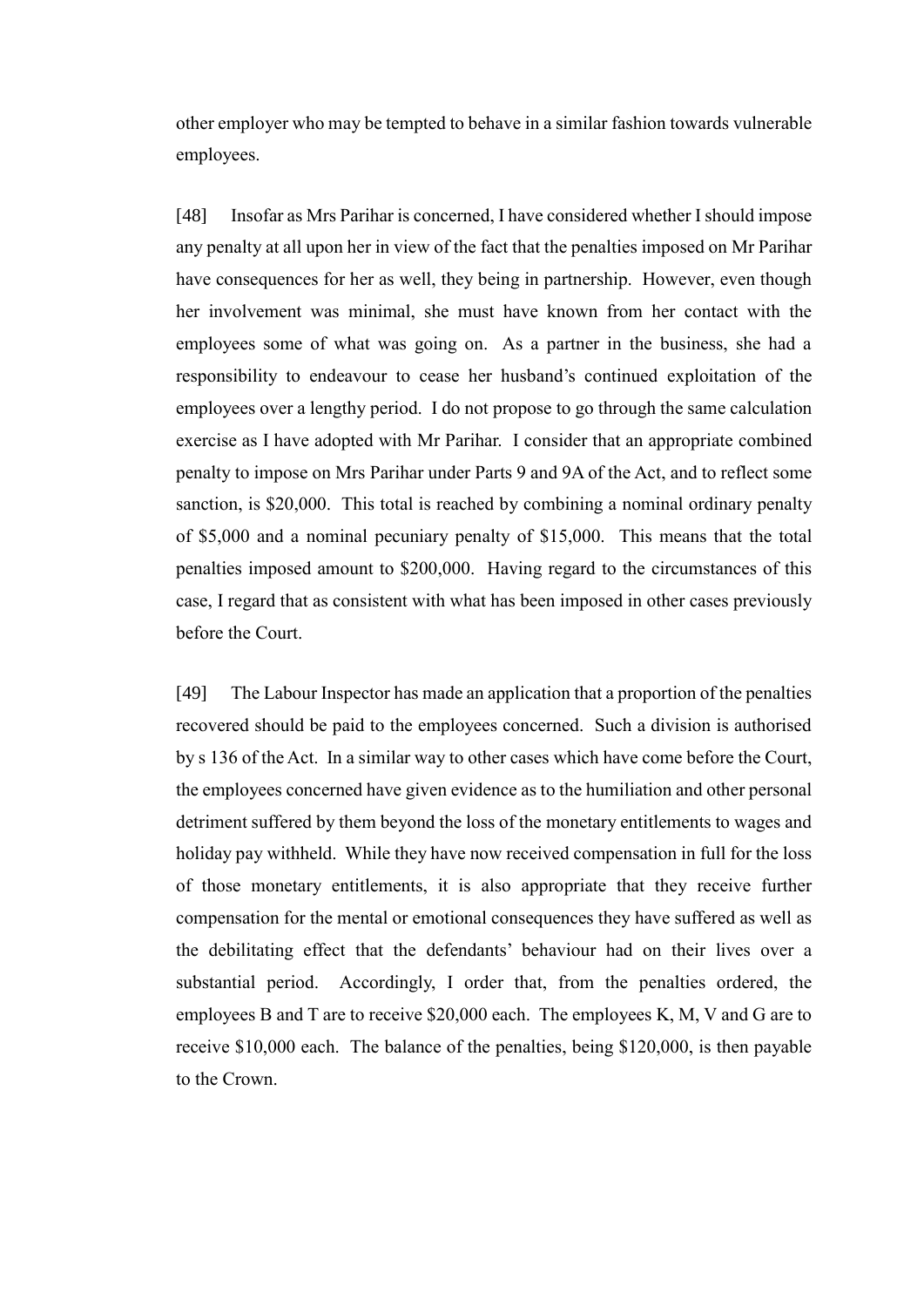### **Disposition**

- [50] In conclusion, the following decisions have been reached:
	- (a) Mr and Mrs Parihar have breached the minimum entitlement provisions contained in the Minimum Wage Act 1983 by failing to pay minimum wages to the six employees concerned in each week after 1 April 2016 until termination of their employment. They have further breached the minimum entitlements and payment for such entitlements under the Holidays Act 2003 for the six employees concerned, for holidays occurring on or after 1 April 2016 and for holiday pay owing at termination of employment for the entire periods of their employment. Declarations of breach are accordingly made for each breach.
	- (b) Penalties are ordered against Mr Parihar in the sum of \$180,000 (a combination of both ordinary and pecuniary penalties) and against Mrs Parihar in the sum of \$20,000 (also a combination of both ordinary and pecuniary penalties).
	- (c) Each of the employees B and T are to receive \$20,000 from the penalties recovered. Each of the employees K, M, V and G are to receive \$10,000 from the penalties recovered. The balance of \$120,000 is to be received by the Crown.
	- (d) In any certificate of judgment issued for the purposes of enforcement, the full names and contact details of the employees will need to be inserted, but, apart from that, there will be an order prohibiting publication of their names.

[51] I make a final comment in respect of the penalties now imposed. The penalties are payable immediately. Enforcement, of course, will rest with the Labour Inspectorate. If the penalties are not met, then the matter will inevitably come back to the Court for compliance orders. If any evidence comes before the Court of the